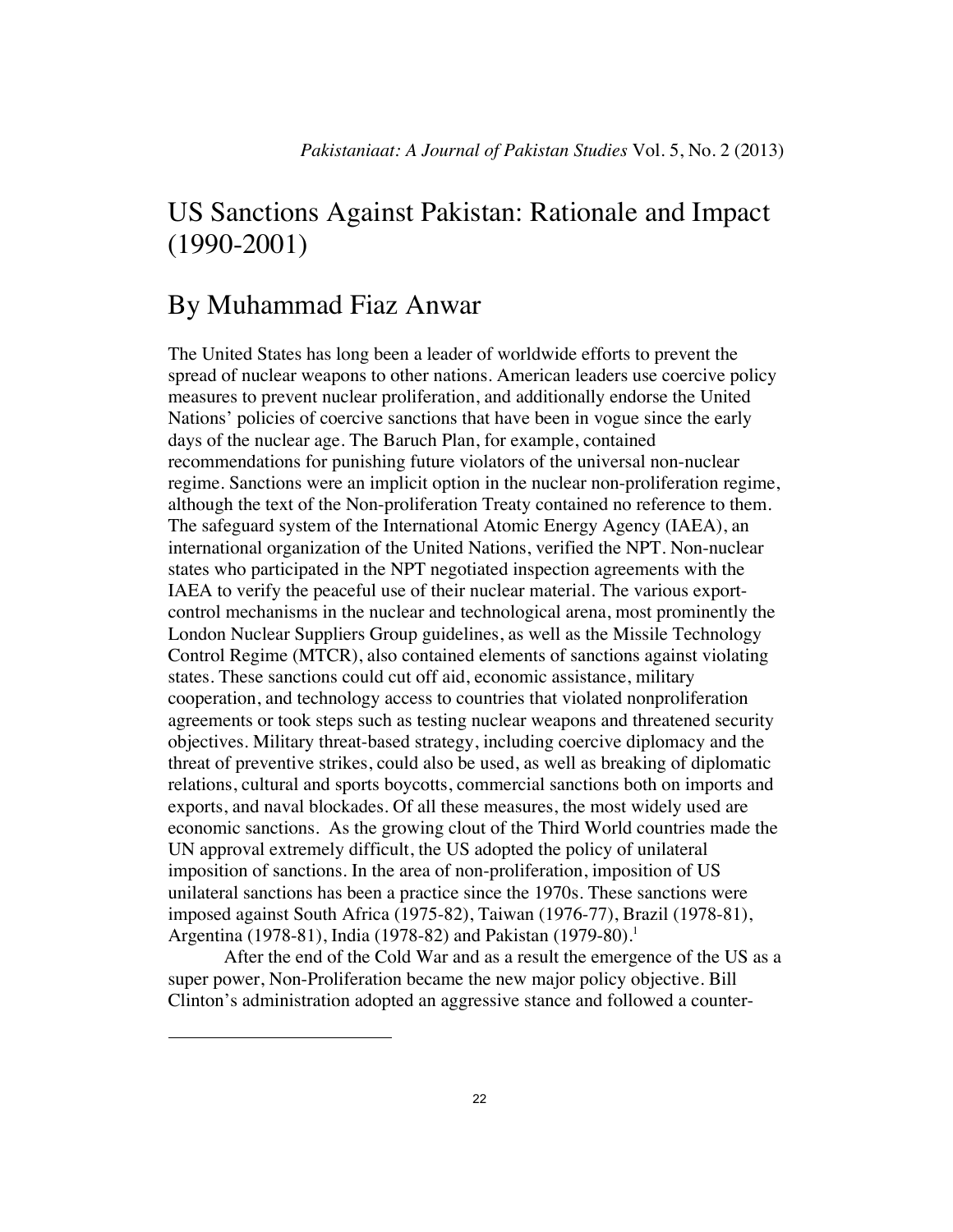proliferation policy that included coercive strategies with an increased role for the Pentagon. Direct military action could now be taken against the country violating the non-proliferation regimes to destroy or deter nuclear weapons, not only at an advanced stage, but also during the early phases of development.<sup>2</sup> The rationale to check nuclear expansion through coercive means was manifold. First, proliferation constituted a threat to international peace and security. Notwithstanding the dispute over whether the spread of nuclear weapons to other states could be a stabilizing factor, those who advocate coercive approaches assume that nuclear proliferation is an inherently dangerous process. If war broke out among nuclear-armed adversaries, it could escalate into an atomic exchange, which would result not only in incalculable death and destruction of belligerents but also in nuclear contamination of the environment of the other countries. The state that engaged in nuclear acquisition, especially if it was member of NPT, was therefore seen as violating the widely accepted norm of international conduct that nuclear weapons should not spread to other countries. A second rationale is that the target state is acquiring nuclear weapons because of narrow objectives, such as domestic power calculations or regional power ambitions, rather than security threats (since a significant nuclear challenge is remote in most cases). Even when security concerns are genuine, nuclear acquisition would pose an even greater threat to international and regional stability and to maintenance of the nonproliferation regime. In other words, protecting international non-proliferation norms given in the NPT and the IAEA safeguards system, however unequal they may be, takes precedence over national considerations of the military security.<sup>3</sup> Additionally, it was generally assumed that the potential threat to the economic and technological advancement of a country would also bar the path to proliferation. The leaders of the target state might change the policies and refrain from developing nuclear weapons.<sup>4</sup> If the existing nuclear capability of the ambitious state was destroyed or was properly safeguarded, and the new technology completely denied, it would delay the acquisition of nuclear technology. During this period the leadership of the target state might change its decision.<sup>5</sup> For all of these reasons, the US Congress passed numerous laws to prevent the proliferation of weapons of mass destruction.

<sup>&</sup>lt;sup>1</sup> Paul R.S. Gebhard, "Not by diplomacy or defense alone: the role of regional security strategies in US proliferation policy," *Washington Quarterly* 18 (Winter 1995), p. 167-79.<br><sup>3</sup> Dianne E. Rennack, Robert D. Shuey, "Economic Sanctions to Achieve US Policy Goals:

Discussion and Guide to Current Law," *CRS Report for Congress*, p. 3. <sup>4</sup> Ibid.

<sup>5</sup> Shai Feldman, "The bombing of the Osiraq-revisited," *International Security 7* (autumn 1982), 114-42.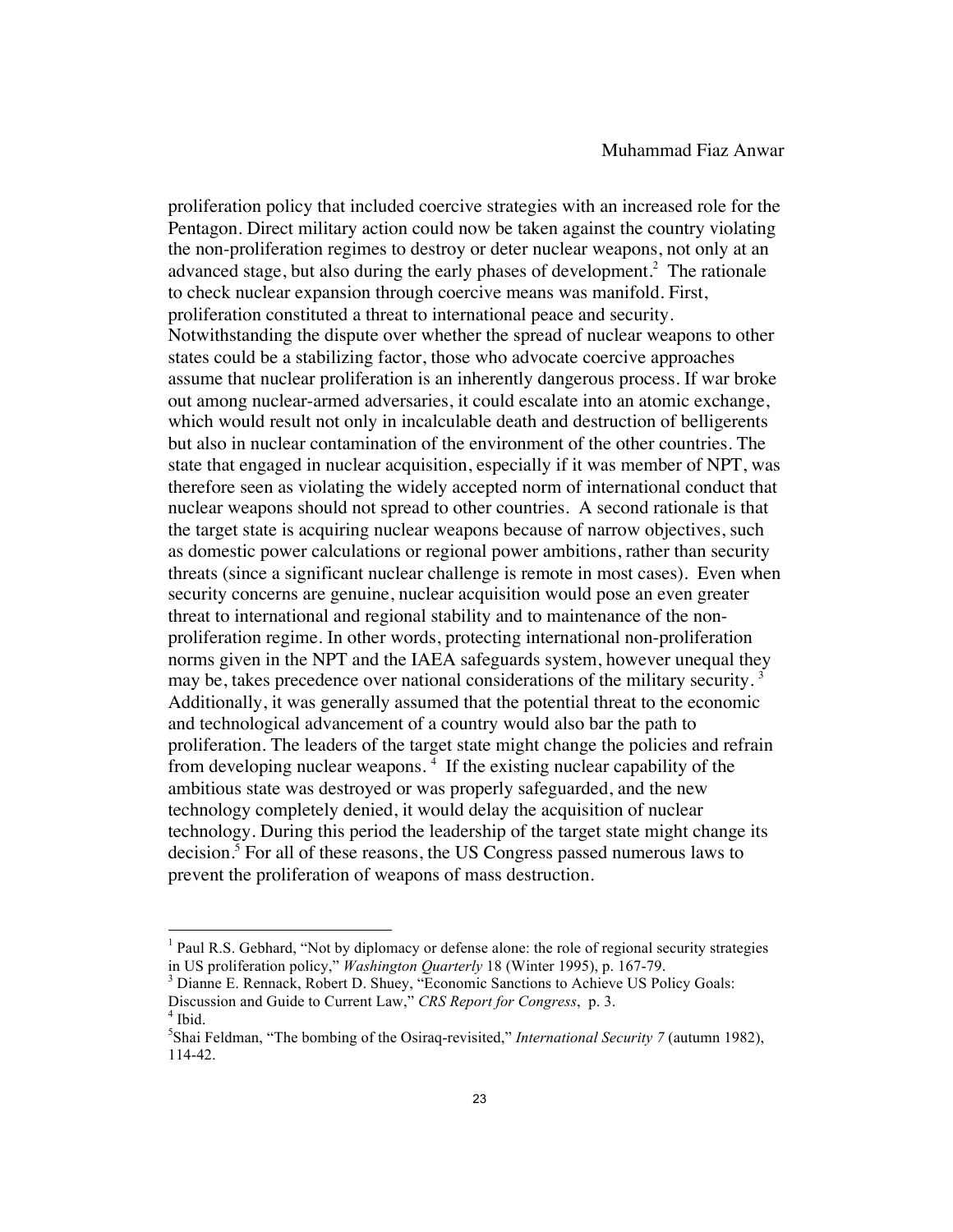Pakistan was directly impacted by much of the US' legislation. In 1976 Senator Glenn sponsored an amendment to section 669 of the 1961 Foreign Assistance Act (FAA) that was designed to bar assistance to non-NPT signatories that import uranium enrichment or nuclear fuel reprocessing technology. The Glenn Amendment barred aid to countries that have not signed the NPT and import nuclear fuel processing equipment, technology or materials.<sup>6</sup> The 1998 Symington Amendment also barred aid to non-NPT signatories that import uranium enrichment equipment, technology, and materials. Because of the legislative language, a subsequent amendment by Senator Glenn covered both reprocessing and enrichment transfers. In 1985, Representative Stephen Solarz presented another amendment to Foreign Assistance Act that barred aid to any country whose government illegally imported nuclear technology from the United States, as a warning to address alleged illegal purchases of the nuclear equipment from Western countries. Unlike the Pressler Amendment, this authorized a Presidential waiver on the basis of US national interests. In 1985, legislation was adopted in section 902 of the International Security and Development Cooperation Act of 1985, which added a new subsection  $E(e)$  to section 620 E to the Foreign Assistance Act. The Pressler Amendment was only for Pakistan and required a yearly affirmation of non-nuclear states from the President before he could waive cut-off. The Brown amendment, passed in 1996, was designed to lift some of the harsh provisions of the Pressler amendment and give a little bit of relief to Pakistan via military and economic aid in order to win its cooperation in the areas of peace keeping, antiterrorism, and drug trafficking.

In March of 1985, Senator Larry Pressler introduced an amendment, in Section 620 E popularly known Pressler Amendment to Foreign Assistance Act (FAA) 1961. This amendment was passed when the US intelligence confirmed that Pakistan had achieved nuclear capability. But Pakistani leadership at the peak of honeymoon period of US-Pakistan relations was so enamored of US patronage that it could not use the Pakistani influence as a frontline state to check the passage of this amendment. From 1985 to 1989, Presidents Ronald Reagan and George Bush certified, under the Pressler Law, to US Congress that Pakistan did

<sup>&</sup>lt;sup>6</sup> Glenn Amendment: In 1976 Senator Glenn sponsored amendment of section 669 in the Foreign Assistance Act (FAA) 1961. This Legislation was designed to bar assistance to non-NPT signatories that import uranium enrichment or nuclear fuel reprocessing technology. The Glenn amendment to Foreign Assistance Act bars aid to countries that have not signed NPT and that imports nuclear fuel processing equipment, technology, or materials.

The Symington Amendment bars aid to non-NPT signatories that import uranium enrichment equipment, technology, and materials. Because of the legislative language, a subsequent amendment by Senator Glenn covered both reprocessing and enrichment transfers.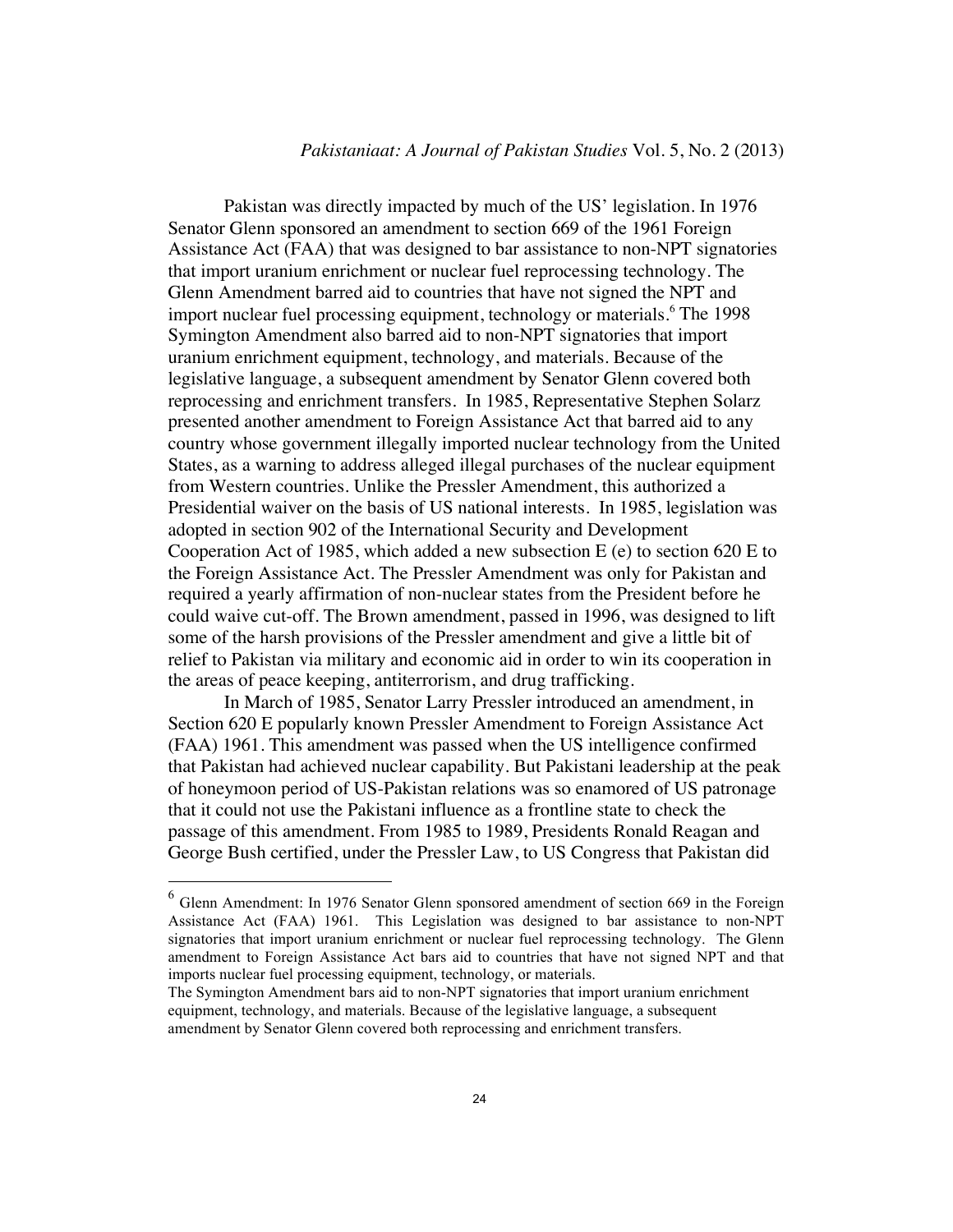not possess any nuclear explosive device and they kept on supplying the US assistance to Pakistan, arguing that this assistance would help Pakistan in adopting the path of non-nuclearization in its defense preparedness.

The Congressional and the Reagan administration's support of aid to Pakistan was based on the assumption that if the United States shored up Pakistan's conventional security by providing F-16 fighter and other sophisticated weapons, Pakistan would not want to risk losing US economic aid and arms supplies by opting for nuclear deterrence. Under the Reagan administration the US-Pakistani relationship strengthened and the two countries came closer to each other than ever before. A six-year \$3.2 billion package of economic aid and military sales was signed in June 1981, and spring 1986 \$4.2 billion was sanctioned for 1988-93. More importantly, this aid package included the sale of sophisticated weapons like the F-16. In his testimony before the Committee on Foreign Relations, Senator John Glenn stated that this aid was not solely intended to get the Soviets out of Afghanistan. The military assistance was provided to address the security concerns of Pakistan and to keep Pakistan from acquiring the nuclear weapons.<sup>7</sup> The withdrawal of the Soviet forces from Afghanistan in 1989, and later on the collapse of the Soviet Union, removed the major concern of US foreign policy. At the same time the decade long Iran–Iraq war exhausted the Iranian revolutionaries and decreased their military capability to a level where they ceased to pose any serous threat to the US interests in the region. Consequently, South Asia was placed in the low-priority areas of the world in the US foreign policy goals, and as a result Pakistan lost its previous importance of being the Cold War ally. The Issue of Nuclear Non-Proliferation became of priority concern in the US foreign policy goals.<sup>8</sup>

The US policy makers now perceived South Asia as an unstable region where tension between India and Pakistan could erupt into a nuclear showdown. As the two countries had the capability to develop nuclear devices, an armed conflict between the two countries might escalate into a nuclear confrontation. Such a possibility would have fatal consequences not only for South Asia, but also for the security of the neighboring West Asia and South East Asia. Moreover, Pakistan's continuous defiance of Nuclear Non-Proliferation Treaty had been a constant irritant to the US policy makers and their global concerns for nuclear and missile proliferation. Before the imposition of Pressler Law, US sanctions used different channels to dissuade Pakistan from following the path of nuclearization. At the same time, the US leadership made it clear that, with the departure of Soviet

<sup>&</sup>lt;sup>7</sup> Senator John Glenn, *Testimony before the Foreign Relations Committee of Senate*, July 31, 1992.<br><sup>8</sup> Tehmina Mahmood, "Pressler Amendment and Pakistan's Security Concerns," *Pakistan Horizon,* Volume 47, Number 4, October 1994.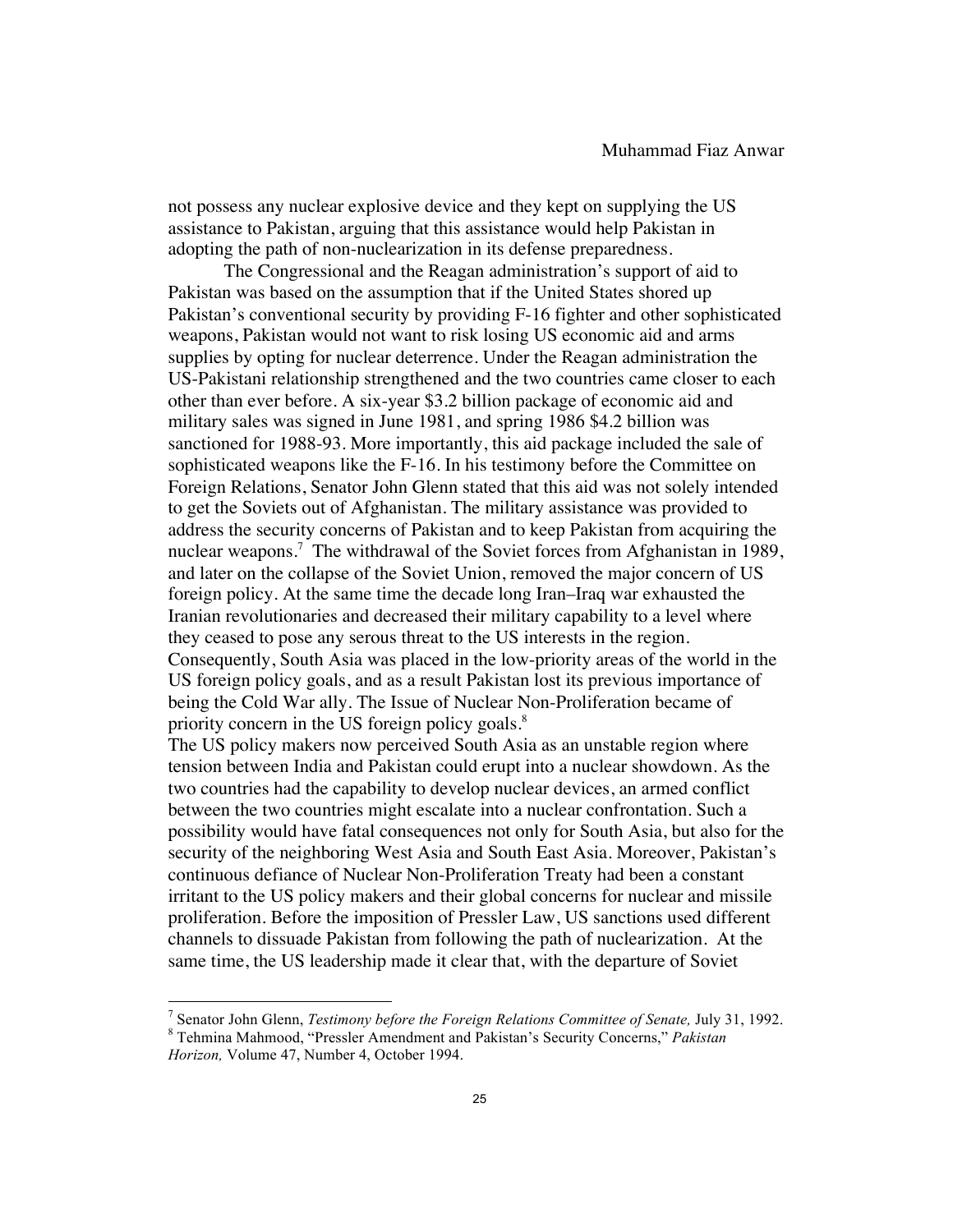troops from Afghanistan and the winding down of the Cold War, the policy dynamic on the nuclear issue had changed. There would soon be stronger reasons for nonproliferation supporters in Congress to avoid imposing sanctions on Pakistan. Along with the nuclear issue there were also some other areas that provided grounds for the imposition of US sanctions, under Pressler law,<sup>9</sup> against Pakistan. In January 1990, Chief of Army Staff General Aslam Beg visited Iran and held cordial discussions with his Iranian counterparts. This sparked fears in the US of nuclear cooperation between Pakistan and Iran and raised the fear of an Islamic Bomb. Moreover in an address at the POF's seminar in Wah Cantt on December 2, 1990, he went a step further by claiming that the US would face in Iraq a situation similar to the one confronted by the USSR in Afghanistan, implying that the US would suffer a defeat in Iraq. He also advanced the concept of "Strategic defiance" in cooperation with Iran, Pakistan and China to meet the threat of US unipolarism.<sup>10</sup> The US also perceived that the Kashmir dispute had the real potential for nuclear war in South Asia, and there was always the possibility of accidental war through miscalculation. In Washington, Under Secretary of State Kimmit warned of a "growing risk of miscalculation which could lead events to spin dangerously out of control."11 This view was endorsed by Ambassadors William Clark in New Delhi and Robert Oakley in Islamabad. Moreover, in early 1990 unusual large–scale military deployment by India and parallel Pakistani troop movements caused a sharp rise in tension between the two countries. Indian Prime Minister V.P. Singh raised the temperature further by publicly speaking of an India-Pakistan war. The Islamic orientation of the Kashmir movement also caused concern for the US: when India complained that Pakistan and the Afghan Mujahideen were involved in "terrorist activities" in Kashmir, the US put Pakistan on the terrorist watch list in order to pressure the Pakistan government to desist from any kind of assistance to the Kashmiri freedom fighters.12 Although the US recognized Kashmir as a disputed territory it wanted Islamabad to refrain from giving any type of assistance to freedom fighters, and, instead, to negotiate with India in order to reach a peaceful

<sup>&</sup>lt;sup>9</sup> Pressler Law: In 1985, legislation was adopted in section 902 of the International Security and Development cooperation Act of 1985, which added a new subsection E (e) to section 620 E to the Foreign Assistance Act. The Pressler Amendment was only for Pakistan and required a yearly affirmation of non-nuclear states from the President before he could waive cut-off.<br><sup>10</sup>Address by General Mirza Aslam at the POF's Seminar in Wah Cantt. on December 2, 1990,

*Pakistan Horizon* 44, January 1991, pp. 146-148.<br><sup>11</sup> Al Kamen, "Tension over Kashmir Called Strongest in Decade" *Washington Post*, April 21,

<sup>1990.</sup>

<sup>12</sup> Mujeeb Afzal, "Pak-US Relations: Post Cold War Phase," *Pakistan Journal of American Studies,* Volume 14, Nos. 1&2, Spring & Fall 1996.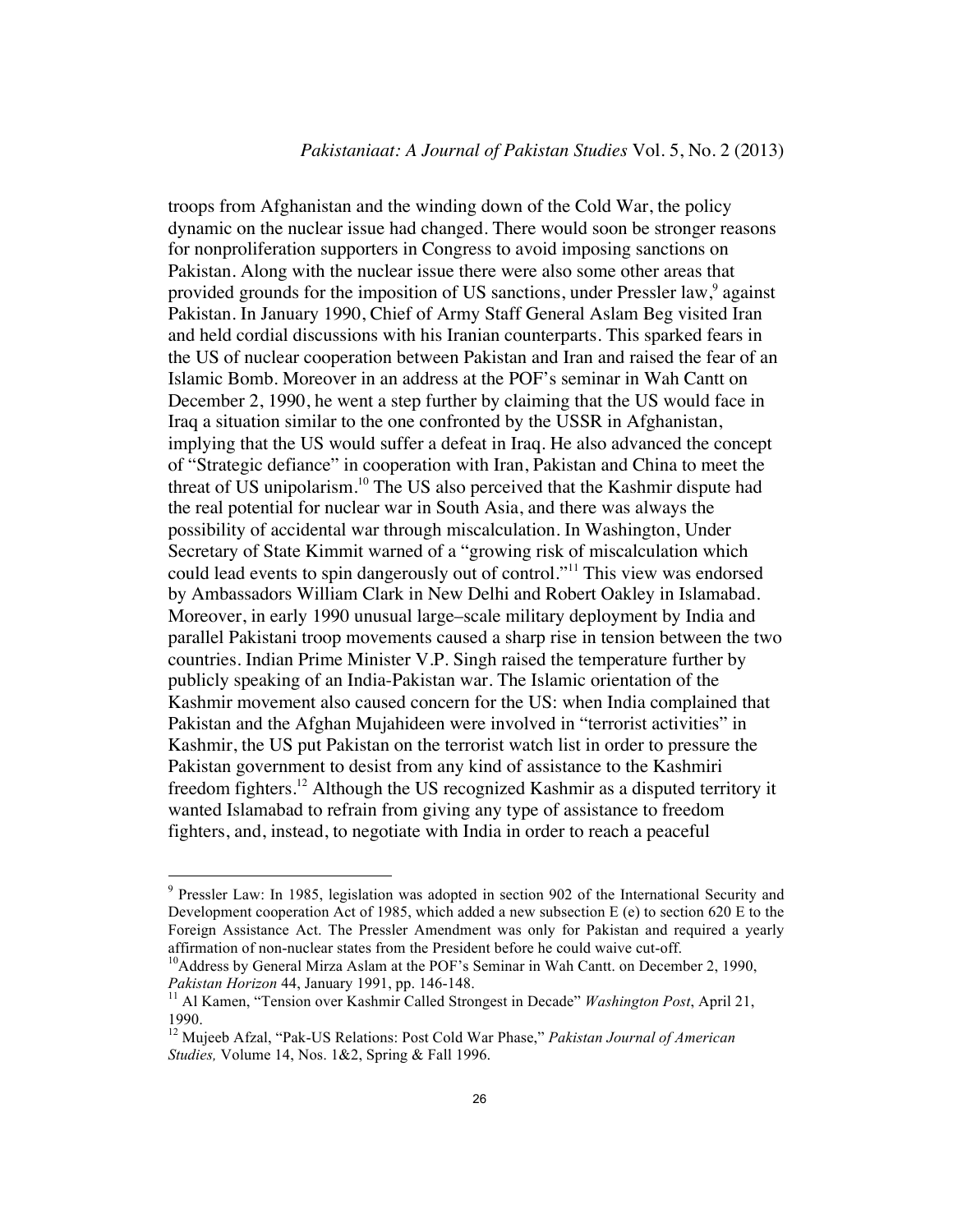settlement of the issue. So in March and April of 1990, the US approached Russia, China, Japan and important European governments to pressure both India and Pakistan to reduce their on-going nuclear programs. Moreover, the issue of China's alleged transfer of M-11 missiles to Pakistan added to the soured atmosphere.

When the US imposed sanctions under Pressler law, Pakistan was, after Egypt and Israel, the recipient of the most US aid. Under Pressler law, the \$564 million of economic and military assistance approved for the fiscal year 1991 was frozen. Even the delivery of military hardware already paid for by Pakistan, including 28 F-16s, was stopped. Humanitarian aid, food and agricultural exports, food assistance, and bank loans and credits for purchase of food and agricultural commodities were exempted. Despite the cold US-Pakistan relationship at the bilateral level, during this period Pakistan was actively participating in US led UN peacekeeping and peace making missions by dispatching the maximum number of their military forces to conflicts throughout the world. In Gulf War, Pakistan sent five thousand troops to join the multinational force. In September 1992, it sent six thousand troops to Somalia as a part of operation "Restore Hope" and refused to withdraw despite the fact that twenty-four soldiers were killed in June 1993. Pakistan also sent three thousand troops to Bosnia for peacekeeping missions.<sup>13</sup>

In November 1993, Benazir Bhutto became the Prime Minister of Pakistan. She started her struggle for a better relationship with the United States. In this regard, she took some drastic measures without sacrificing the major national interests. The government of Pakistan dealt heavy-handedly with the drug traffickers. Pakistani courts convicted some of them, and a few who were allegedly involved in drug trafficking in the US were handed over to that country for legal action. In February 1995, Pakistan also helped the US in the arrest of Ramzi Yousuf, an alleged mastermind behind the February 26, 1993 terrorist bombing of New York's World Trade Center.<sup>14</sup> Pakistan signed an extradition treaty with Egypt to lessen the concerns of the pro-west Arab states about the presence of Islamic fundamentalist elements in Pakistan. It also asked the Arab fundamentalist groups to leave the country.<sup>15</sup> During this time, the Bhutto government also reoriented its Afghan Policy towards the establishment of a friendly government in Kabul. It supported the Taliban Movement in its advancement beyond Kandahar towards Kabul. The US endorsed the Afghan policy of the Bhutto government as it was anticipating that Taliban victory would

<sup>13</sup> Dennis Kux, *The United States and Pakistan 1947-2000: Disenchanted Allies,* (Karachi: Oxford University Press, 2001), p. 328.

<sup>&</sup>lt;sup>14</sup> Hassan Askari Rizvi, "Pak-US relations: The Latest Phase" *The Nation*, October 3, 1995.<br><sup>15</sup> Mujeeb Afzal, "Pak-US relations: Post Cold War Phase," *Pakistan Journal of American Studies*,

Volume 14, spring and fall 1996, No. 1 & 2.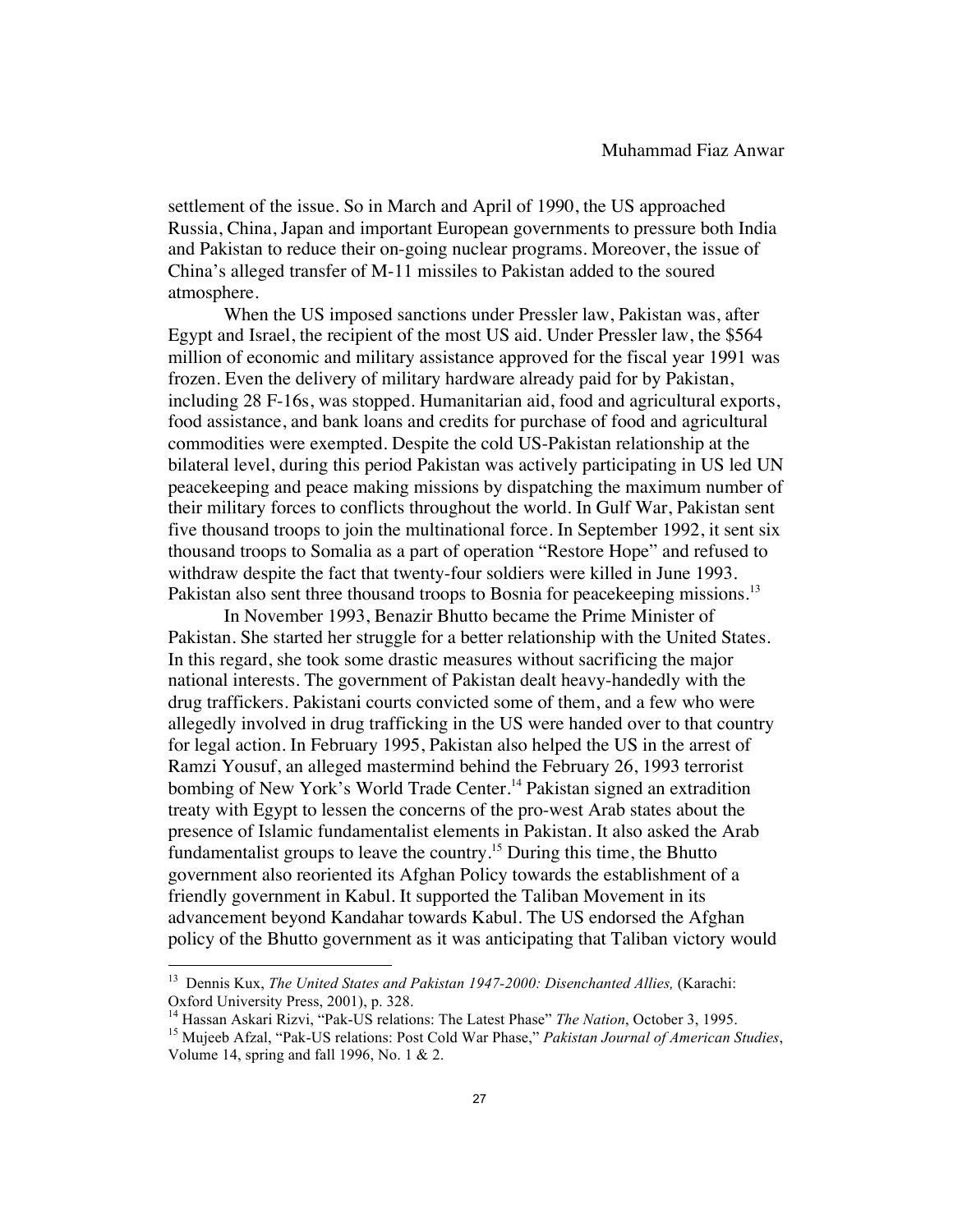end civil war and help permit reconstruction in Afghanistan and enable the cessation of havens for terrorists and drug traffickers. It would also greatly improve the prospects for a large gas-pipeline project involving a consortium led by Unocal, a major American oil company that hoped to transport natural gas from the vast fields of Turkmenistan across Afghanistan to energy-short India and Pakistan. Friction that had developed between the Taliban and Iran was also regarded positively in US against the backdrop of continuing US hostility towards Iran.<sup>16</sup> Moreover, in energy sector the Bhutto Government gave many incentives to US industrialists to attract the US investment in Pakistan. In 1993 Pakistan withdrew, under US pressure, its resolution on Kashmir from the UN. This was on the hope that it would be a helpful step towards negotiations with India.<sup>17</sup>

At this time the US also realized the need to give a second look to its post– Cold War foreign policy in South Asia, as the punitive policy on nuclear proliferation was hurting the long-standing links with Pakistan and creating anti-US feelings both among the Pakistani elite and the masses. US Defense Secretary William Perry conceded that "...I have never been to a country where even the taxicab drivers and the school children know in detail about a law passed by the US Congress."18 There was damage to the US interests not directly related to nuclear proliferation, such as economic and commercial growth, counter terrorism, and professional development in army.19 The US reoriented its priorities in post-Cold War foreign policy agenda in South Asia, changing the policy of neglect and indifference to a policy of engagement. The dominant emphasis at the top level remained the prevention of nuclear proliferation, as the Secretary of State Warren Christopher, a number two official of State Department, had shown little interest in South Asia other than the nonproliferation issue.<sup>20</sup> But there was an improvement in bilateral relations despite the nuclear stand off.

The US Department of Defense considered Pakistan a long-time friend and helpful partner in international peacemaking and peacekeeping, counter terrorism and drug trafficking. So to keep in touch with the Pakistan army and to establish working relationship, the US started an interaction in which different top-ranking officials periodically visited Pakistan. This need was realized in the

<sup>&</sup>lt;sup>16</sup>Dennis Kux, op. cit., P. 335.<br><sup>17</sup>Jang (Rawalpindi) Urdu, September 24, 1995.<br><sup>18</sup> William Perry, A speech to New York Foreign Policy Association, cited in Ali Abbas, "Pressler embargo—A blessing in disguise?," *The News*, December 6, 1998.<br><sup>19</sup> Samina Yasmin, "Pakistan's Cautious Foreign Policy" *Survival*, Vol.36, No.2, summer 1994,

P.126.

<sup>&</sup>lt;sup>20</sup> Amna Mehmood, "An American Policy of non-Proliferation towards Pakistan: A Post Cold War Perspective." *Pakistan Horizon* Volume 56, Number 1, January 2003.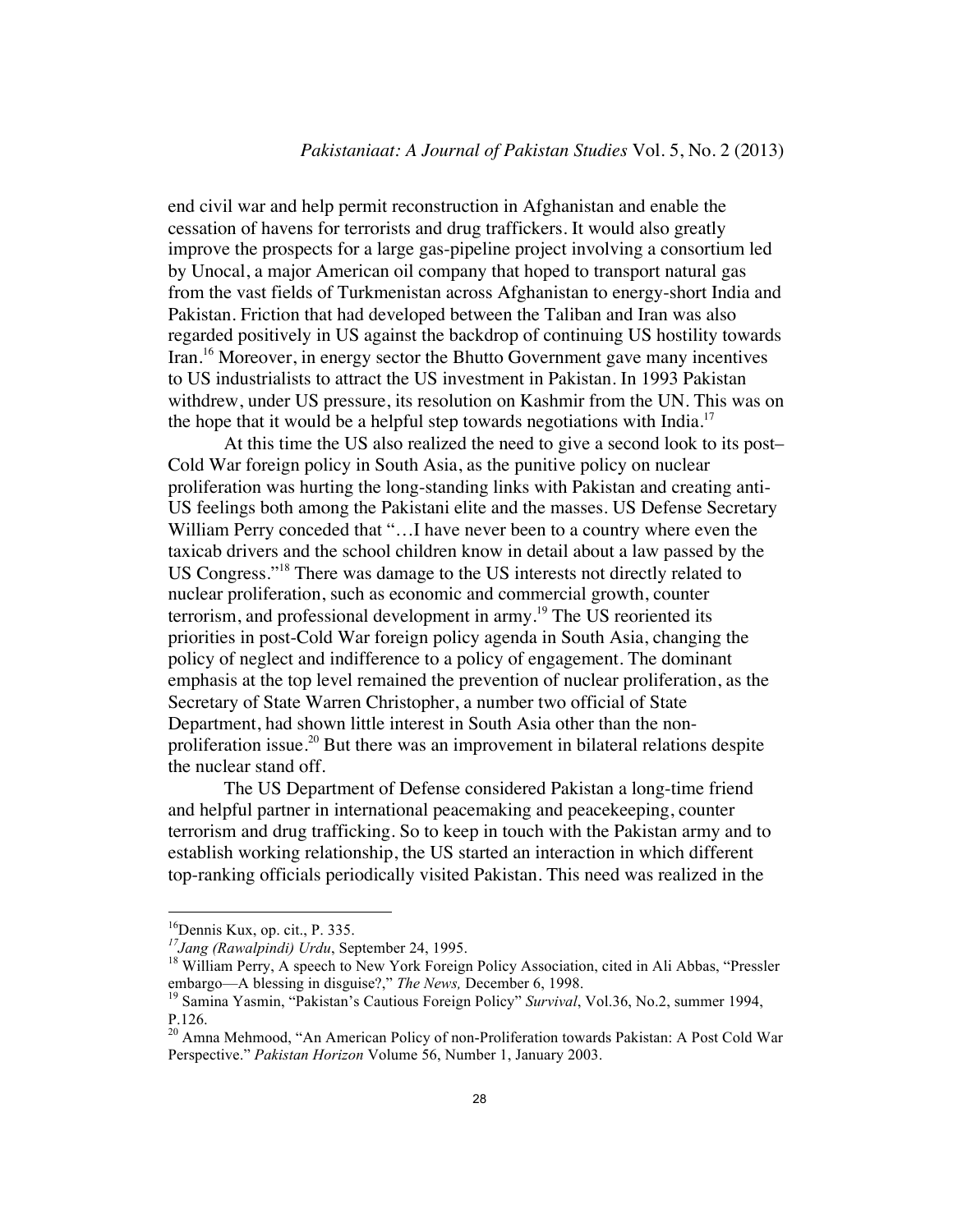context of US cuts in defense budget and downsizing of the army. In January of 1994 Commander of US Training and Doctrine Command General Frederick M. Frank Jr. visited Pakistan, followed by General Joseph P. Hoar of the Central Command in July of 1994, and General. J.H. Binford Peay in December of 1994 and again in August of 1995. A four-member US Army team headed by Col. John Hoseman visited in November, 1994, while US Under Secretary of Defense, Walter B. Stocombo, came in December 1994. A seven-member delegation headed by Dr. Edward L. Warner, Assistant Secretary of Defense, Strategy, and Requirement, came to Pakistan to participate in a seminar on Peacekeeping Operations held at General Head Quarters (GHQ) Rawalpindi, in March of 1995. Commander of the Central Command Lt. General Steven L. Arnold visited in April and September of 1995.<sup>21</sup>

From the Pakistani side, Chief of Army Staff (COAS) General Abdul Waheed Khan visited the US in March and April of 1994, Pakistan's Defense Delegation visited in September of 1994, and in May of 1995, the Defense Secretary, as head of a delegation, visited for the meeting of Consultative Group. These visits of the top commanders of the two countries helped to improve the relationship. Limited scale joint military exercises were held in Pakistan in May 1995.22 In July 1994, in recognition of Pakistani efforts to diminish terrorist activities, and as a good will gesture, the State Department removed Pakistan from its informal watch list of the states supporting terrorism.<sup>23</sup> The US also softened its attitude in some other areas. In 1994, the US Vice President Al Gore met with Prime Minister Bhutto in Cairo. After this meeting the US launched Pakistan NGOs Initiative (PNI) program with USAID. Under this program the US provided nearly \$10 million for child survival and female literacy programs in Pakistan.<sup>24</sup> The US also encouraged private investment in Pakistan, and US energy secretary Hazel O' Leary led a delegation of eighty US businessmen to Pakistan in September 1995, where they signed agreements for sixteen projects valued at  $$4$  billion.<sup>25</sup>

The major development in US policy to evolve the working relationship with Pakistan was started with the pro-Pakistan stance of Robin Raphael, the Assistant Secretary of State and first head of the Bureau for South Asian Affairs. This Bureau was first established in the State Department under the Clinton

 $^{22}$ Ibid.

<sup>21</sup> Hassan Askari Rizvi "Pak-US Relations: The Latest Phase," *The Nation,* October 3, 1995.

<sup>&</sup>lt;sup>23</sup> Dr. Rais Ahmed Khan, "Fifty Years of Pak-US Relations," *Pakistan Journal of American Studies*, Vol.16, No.1, spring 1998.

<sup>&</sup>lt;sup>24</sup> Lee H. Hamilton, "Time to Modify the Pressler Amendment," *The News*, March 15, 1995. <sup>25</sup> *The Nation*. March 10, 2001.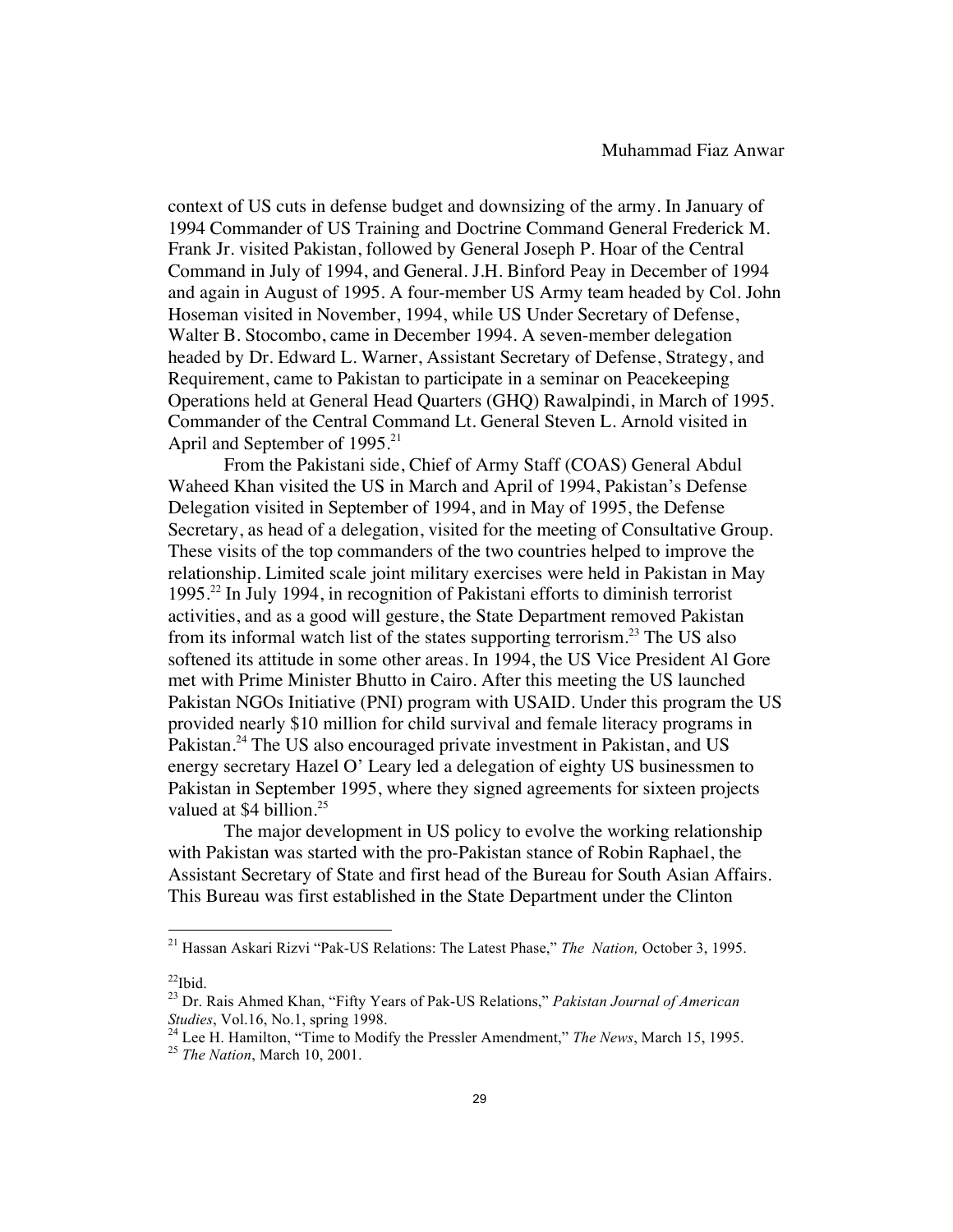administration. Robin Raphael, before her visit to South Asia in 1993, told journalists that "[t]he United States had never accepted the accession of Kashmir to India."26 This statement caused uproar with the Assistant Secretary of State in India, while the reaction in Pakistan was that of applause. The other senior office holder in Clinton Administration was the Secretary of Defense William Perry who acted in harmony with Raphael. The US Department of Defense was unhappy over the deteriorating relationship with Pakistan, considering Pakistan a long time friend and potentially helpful partner in western Asia and the Middle East. During Perry's visit to Pakistan in 1995 he suggested resumption of security cooperation between the US and Pakistan and proposed the revival of a joint US-Pakistani military consultative group that was originally established during the Afghan war to carry out consultation on defense matters at the military level. He assured Pakistan that he wanted "to make the most I can for the security relations between the United States and Pakistan  $\dots$  want to try to make the things better<sup> $27$ </sup> In addition to Perry, the influential Senator Hank Brown, who became the Chairman of the Senate Foreign Relations Sub-Committee after a sweeping victory of the Republican Party in 1994 in Senate elections, also agreed with Raphael's ideas. Brown supported US-India relations but was convinced that the Pressler Amendment damaged US national interests. He also rejected the claim of Senator Larry Pressler that sanctions were imposed to prevent an "Islamic Bomb".<sup>28</sup>

Moreover, Pakistani Prime Minister Benazir Bhutto's visit to the US in April 1995 further helped to improve the relations. She influenced the public opinion in the US in her favor and made the US administration and Congress realize the injustice done to Pakistan by the Pressler Law, providing convincing evidence that the imposed sanctions were unfair. President Clinton, in a joint statement with Benazir Bhutto at the end of the visit, declared that the US was one of the closest friends of Pakistan. He categorically refuted the claim that the "US was dumping Pakistan."<sup>29</sup> Pakistan's nuclear program at that level of development was perceived as regional issue, which had little relevance to the security of the US and its allies. Additionally, the US administration was also mindful about the peculiar position that Pakistan had as the second largest Muslim nation in the world.. Pakistan had deep historical and religious links to Iran, Central Asia, and Saudi Arabia, as well as an active role in Organization of Islamic countries. Pakistan was also an important and the most populous member of the Economic Cooperation Organization (ECO), a regional Muslim Organization that includes

<sup>&</sup>lt;sup>26</sup> Dennis Kux, op. cit. p. 328.<br><sup>27</sup> Danna Priest, "U.S. Pakistan to Renew Talks," *Washington Post*, January 11, 1995.<br><sup>28</sup> Dennis Kux, op. cit., P.329.<br><sup>29</sup> Joint Statement of President Bill Clinton and Prime Minister

*House*, Washington D.C., April 11, 1995. US Department of State Dispatch 6, April 24, 1995.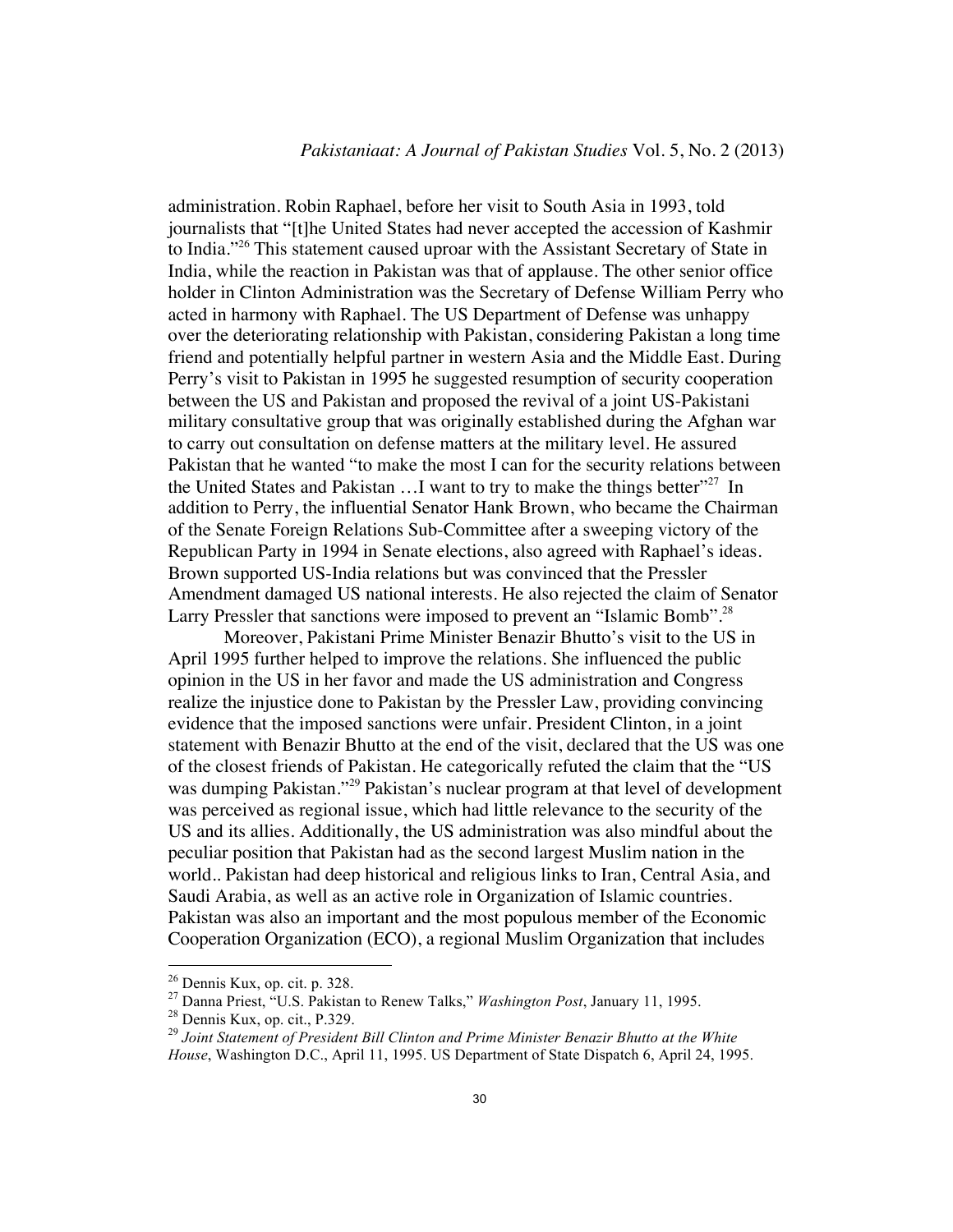all of the five Muslim Central Asian states. A considerable portion of Pakistan's population was moderate and held Western enlightened liberal and democratic thoughts and values, but there was a fear that "Islamic fundamentalism" would spread, throughout modern, democratic Pakistan, as in Iran, Algeria, and Sudan. This fear, among other factors, persuaded the recalcitrant in the US to come around. A politically democratic Pakistan was a bulwark in this region against the fundamentalist Islamic regimes of Iran and Taliban.<sup>30</sup>

The US desired some level of contact with Pakistan, since, although the Cold War was over and Pakistan lacked strategic importance for the US, the country's cooperation might be essential in any future arrangement in the region. No one was sure about the  $21<sup>st</sup>$  century world order, and Pakistan was situated in an area where the US was short of friends., South Asia, West Asia, and Central Asia are perhaps the most unstable regions in the world and the US military considered Pakistan a potentially helpful partner in this strategically important area. The rise of China, India, and Iran, the volatile situation in Middle East, the unstable condition in Afghanistan, and the premature state of the newly emerged Central Asian States, as well as the unresolved disputes between India and Pakistan that jeopardized peace in South Asia, compelled the US to rethink its relations with Pakistan.<sup>31</sup> To quote President Clinton, Pakistan "has been a good partner…the future of the entire part of the world where Pakistan is, depends in some large measure on Pakistan's success."<sup>32</sup>

On May 11, 1995, Senator Hank Brown (Republican), the Chairman Senate Foreign Relations Sub-Committee on Near Eastern South Asian Affairs, presented an amendment to modify the Pressler Law. The US Congress passed the Brown Amendment in October 1995 and President Clinton signed it into law in January of 1996. The Brown Amendment authorized the release of the military equipment and spare parts, worth \$368 million, that were already paid for by Pakistan but had not delivered due to Pressler sanctions. With the implementation of this amendment, the US consultative group became active again in 1995 and the US and Pakistan began to hold joint exercises annually. But this was a low level of engagement which was limited to cooperation in the areas of narcotics control, international terrorism, peacekeeping, military training, and joint exercises. The problem that remained at heart of US-Pakistani relations was the release of the twenty-eight F-16 aircraft or the return of \$658 million paid by Pakistan. This transaction was out of the parameters of Brown Amendment. So

<sup>&</sup>lt;sup>30</sup> Ibid. p. 15.

<sup>&</sup>lt;sup>31</sup> Lee H. Hamilton, "Time to modify the Pressler Amendment" *The News*, November 24, 1998.<br><sup>32</sup> Joint Statement Dispatch 6, April 24, 1995, cited in Dr. Rais Ahmed Khan, "Fifty Years of Pak-

US Relations," *Pakistan Journal of American Studies*, Vol.16, No.1, spring 1998.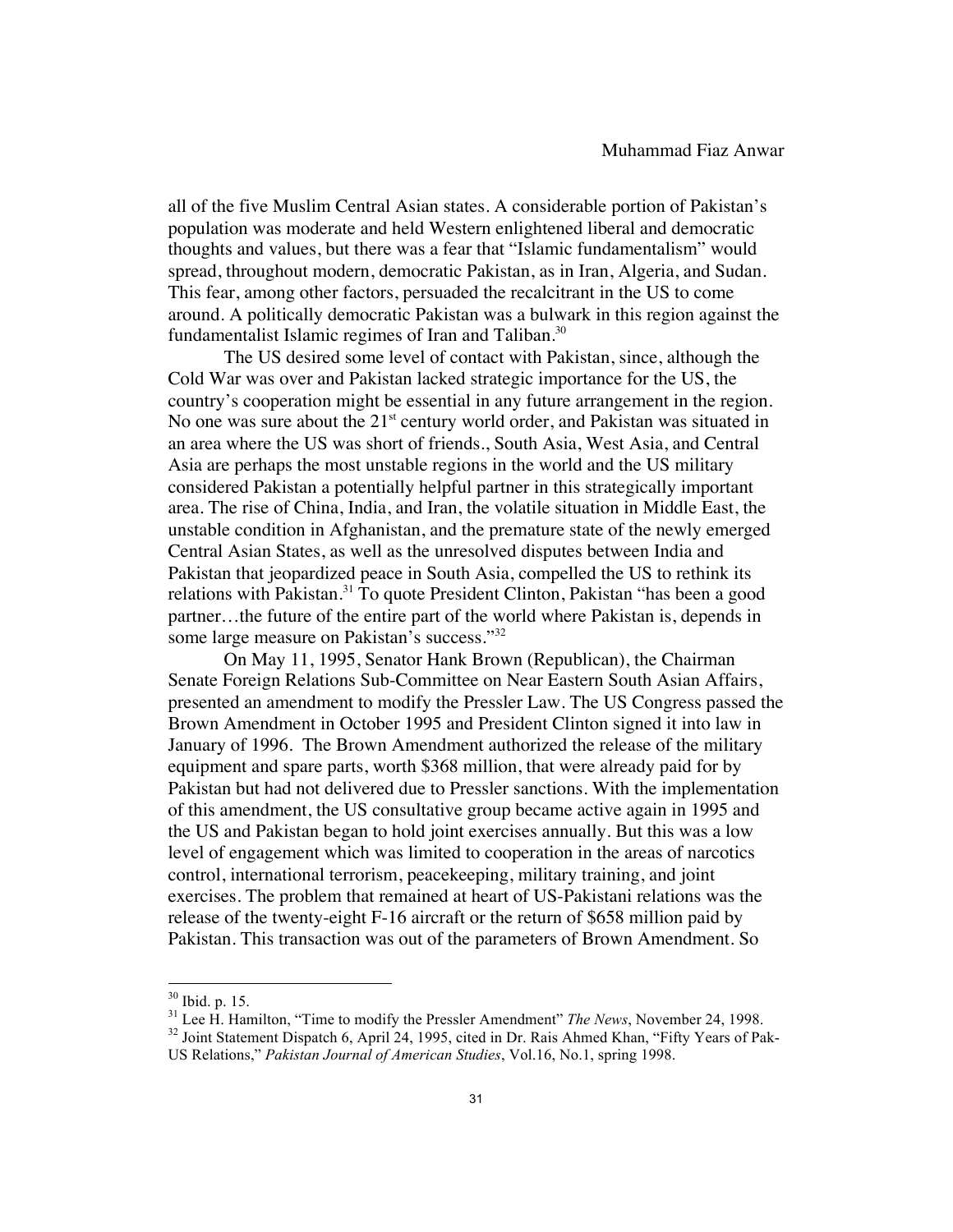the response to this legislation was described as either "a glass half full or a glass half empty," depending upon the perception of the person discussing it.<sup>33</sup> The military hardware was released but the Overseas Private Investment Corporation (OPIC),<sup>34</sup> Trade and Development Assistance (TDA), and International Military Education and Training (IMET) provision of the Brown Amendment did not materialize, and therefore the Brown Amendment had only a cosmetic effect. As it was related by the Assistant Secretary of State in testimony before the Senate Foreign Relations Subcommittee on Near Eastern and South Asian Affairs:

The key impact of sanctions relief is not military or financial. The effort would be in the political realm, creating a sense of faith restored and unfairness rectified with a country and a people who have been loyal friends of the United States over the decades. This is fully recognized by the government of Pakistan, which knows we are not re-establishing a defense supply relationship.<sup>35</sup>

After all, the Brown Amendment, in authorizing a one-time lifting of the ban on weapons sales, did not resume American economic or military aid to Pakistan. Even the military sales relationship could not be restored. It gave only grants to Pakistani nongovernmental organizations, amounting to \$2 million a year.<sup>36</sup> When Benazir Bhutto met Brian Atwood, administrator of United States Agency for International Development in April 1995 in Washington during her visit, he told her that there were no sufficient funds for a bilateral program. $37$ 

In November 1996, Clinton was elected the President of United States for second term, and he re-examined the US's South Asian Foreign Policy. As Thomas Pickering, Under Secretary of State for Political Affairs, put it: "[w]e want to show that we don't consider South Asia the backside of the diplomatic globe."38 Although US interests in South Asia were not vital, they were important, and the region's strategic, economic, and human significance demanded much attention and a revised approach. So it was decided to broaden relations with India and Pakistan and to place less stress on nonproliferation matters. After the Cold War, US foreign policy had not pursed geo-strategy,

<sup>&</sup>lt;sup>33</sup> Dr. Rais Ahmed Khan, op. cit, p. 6.

<sup>&</sup>lt;sup>34</sup> The Overseas Private Investment Corporation (OPIC) is a development institution and agency of the USA. It works closely with EXIM and Trade Development Agency (TDA) for determining country strategy. It only operates in those countries, which have bilateral agreements with the US. 35Robin Raphael, "Raphael: US Proposes Compromise on Pressler Amendment." *Congressional Testimony before Senate Foreign Relations Subcommittee*, September 14, 1995.<br><sup>36</sup>Robert G. Wirsing, "Pakistan's Security in the "New World Order": Going from Bad to Worst?,"

*Asian affairs: An American Review*, Vol. 23, No.2, Summer 1996. 37Dennis Kux, op. cit, p. 331.

<sup>38</sup> Ibid, p. 340.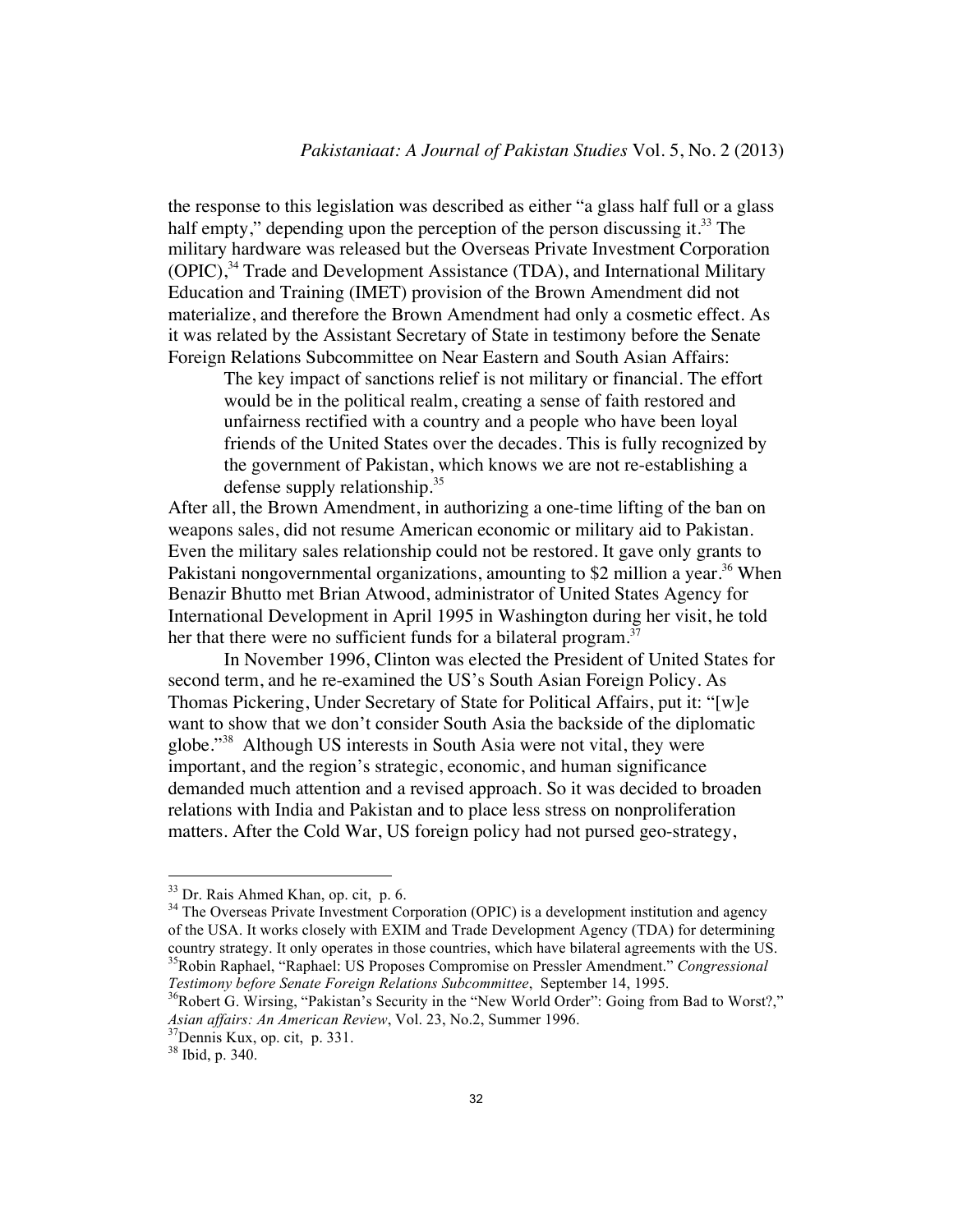instead focusing on geo-political and geo-economic interests, but the future of the international situation pointed towards a re-structuring of their approach, with Pakistan as a potential ally in their future setup. Speaking at the seminar "India and Pakistan: Fifty Years of Independence," organized by the Woodrow Wilson Centre in June 1997, South Asia specialist Prof. Stephen P. Cohen said that: "[i]n the long run the emergence of China as an aggressive power would raise profound issues for all three states (US, India and Pakistan)". Assuming "a violent or expansionist China would be power in future" he also suggested a dialogue among all three of these states to combat this potential threat. Selig Harrison, another South Asia expert, shared the same view. <sup>39</sup> The US needed to develop a good relationship with Pakistan army and assist in training and providing support to develop a flourishing political system. Therefore, IMET should be extended to help keep the Pakistani forces professional and linked to the West.<sup>40</sup> The US also resumed limited arms sale to Pakistan in order to maintain contact with the army and acquire support in international peacemaking and peace keeping.<sup>41</sup> Additionally, the sale of US arms meant that Pakistan would not be looking beyond the West for arms and would also be less dependent on nuclear arms.

During this period, although there was no close relationship on the bilateral level between the two countries, Pakistan was helping the US in its efforts for peacekeeping (See Appendix), to curb drug trafficking, and to combat terrorism. Pakistan helped the US in the arrest of Mir Aimal Kansi, a Pakistani national charged with the murder of two Central Intelligence Agency employees in June 1997 and allowed the US to fly Kansi back to the US without going through the extradition process.<sup>42</sup> The US's new policy towards Pakistan prioritized issues of international terrorism, narcotics, Islamic fundamentalism, free market economy, human right and democracy.43 It had already been realized that the continuous policy of benign negligence towards Pakistan was not in favor of US interests. The US had passed Brown amendment but, as shown above, this legislation could not be implemented when the US imposed MTCR sanctions and the policy of negligence further increased the social and economic problems of Pakistan, which might harm the very existence of Pakistan and could turn it into a failed state.<sup>44</sup> Acute economic problems might push Pakistan to sell its nuclear

<sup>&</sup>lt;sup>39</sup>Dr. Rais Ahmad Khan, op.cit, p.14.

<sup>&</sup>lt;sup>40</sup> Independent Task Force Report, op. cit., p. 36.  $41$  Ibid.. p. 340.

<sup>43</sup>Independent Task Force Report, *A New US Policy Toward India and Pakistan* (New York: Council on Foreign Relations, 1997), p. 23.

<sup>44</sup> Independent Task Force Report, *A New US Policy Toward India and Pakistan* (New York: Council on Foreign Relations, 1997), p.15.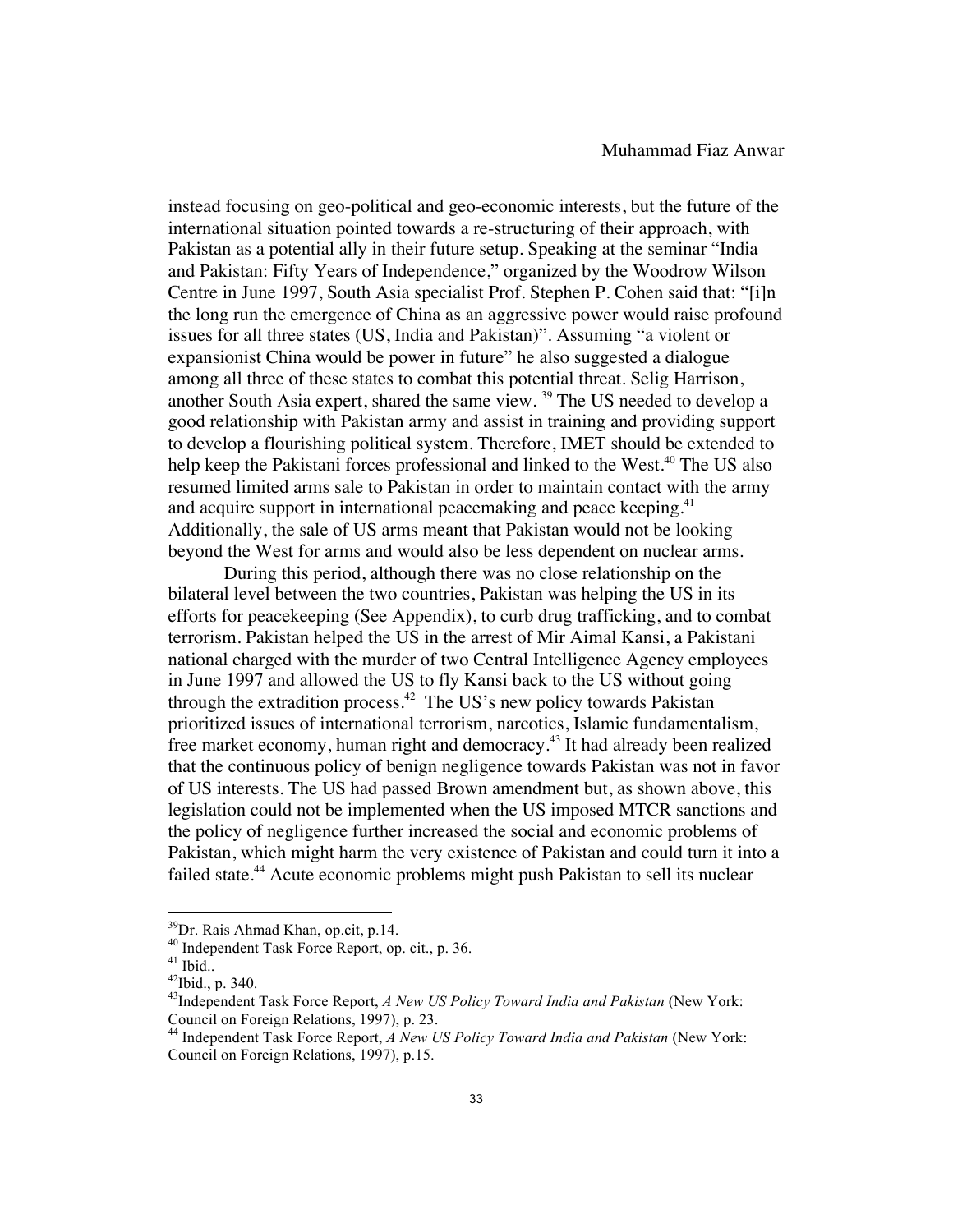capability to some Islamic countries, especially Iran. So it was felt that the US's non-proliferation legislation must be brought into conformity with the existing realities of US-Pakistani relations.

The US Task Force on Foreign Policy, regarding India and Pakistan, suggested that a pragmatic approach towards Pakistan would be in the best interest of the US, and that the US policy should be in accordance with the existing realities and be implemented unconditionally as early as possible. (These suggestions were also in Brown amendment but could not be implemented when the US imposed MTCR sanctions). The first step was to develop a good working relationship with Pakistan in the economic realm: the US should enhance cooperation in trade and investment by providing credits such as Overseas Private Investment Corporation (OPIC) aid and Export-Import Bank (Exim bank) guarantees. The US should also cooperate in energy related issues, including the peaceful use of nuclear energy and enhancement the nuclear safety, help to write off loans, reduce debt, and provide support for the programs of social sector development, economic modernization and privatization, and the reform of tax and development mechanism.<sup>45</sup>

The US policy of non-proliferation needed to be in sync with the realities of Pakistan. The US needed to soften its policy of bilateral pressure on Pakistan and adopt the policy of a regional and step-by-step approach that would check further development of Pakistan's nuclear capability. The policy of "cap, roll back, and finally eliminate of weapons of mass destruction" was appropriate according to the circumstances.<sup>46</sup> Reversing the Pakistani nuclear program from a de facto nuclear weapon status was unlikely. The US needed to instead concentrate on persuading Pakistan to refrain from testing nuclear explosives, deploying nuclear weapons, and exporting nuclear weapons or missile related material, technology, or expertise. To achieve this objective the US could not simply threaten penalties but instead needed to lead the international community in offering real incentives to restrain Pakistan's nuclear weapons and missile program.<sup>47</sup>

In July 1997, the US Senate passed the Harkin Warner Amendment in the Foreign Operation Appropriations Bill (FOAB), which removed the hurdles that had prevented full implementation of Brown Amendment.<sup>48</sup> To demonstrate increased interest in the subcontinent, a series of high-level trips were also planned. In September 1997, Clinton met Nawaz Sharif, the Prime Minister of

<sup>&</sup>lt;sup>45</sup>Independent Task Force Report, *A New US Policy toward India and Pakistan*, op. cit. p. 36.<br><sup>46</sup> Shirin Tahir-Kheli, *The United States and Pakistan: The Evolution of an Influence Relationship*,

<sup>(</sup>New York: Prager Special Studies, 1982), p. 8.

<sup>&</sup>lt;sup>47</sup> Independent Task Force Report, *A New US Policy toward India and Pakistan*, op.cit. p. 26. <sup>48</sup> Dr. Rais Ahmed Khan, op. cit, p. 6.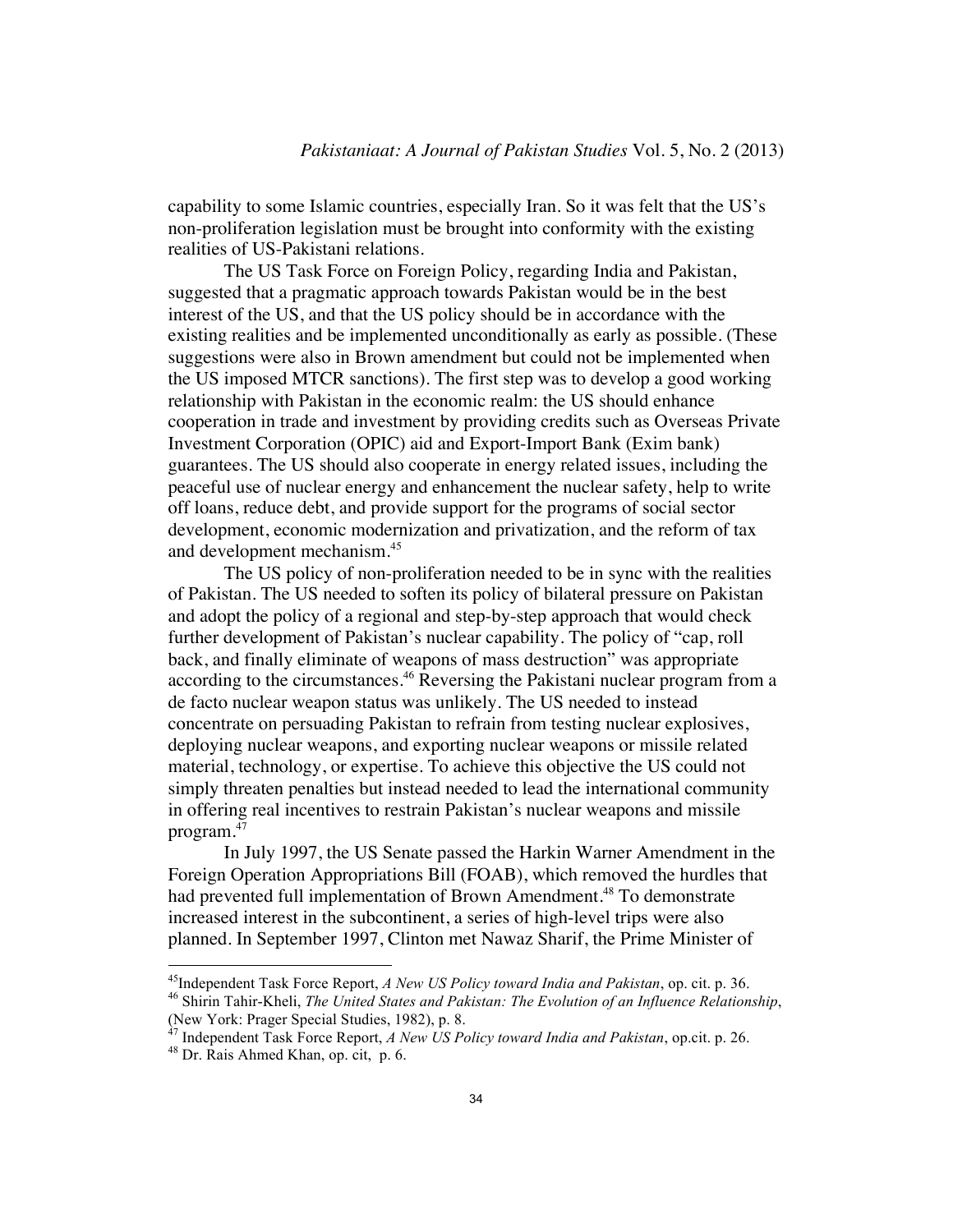Pakistan during the UN General Assembly session in New York, expressed his desire to enhance bilateral relations, and reiterated his interest in visiting South Asia.<sup>49</sup> Under this policy an investment incentive agreement between the US and Pakistan was signed on November 18, 1997, during the visit of Madeline Albright to Pakistan. The agreement provided investment support through OPIC in the form of insurance, debt, and investment guarantees. This agreement brought immediate results. A six-member joint US delegation of OPIC, TDA, and EXIM bank visited Pakistan in March 1998 and held top-level meetings with the economic ministries.<sup>50</sup> After the visit of Secretary of State Albright in November 1997, USAID also resumed its operations.<sup>51</sup>

On May 11, 1998, India tested a series of five nuclear devices. These tests once more put the nuclear issue at the center of the US South Asian policy. The US expressed its anger against India by announcing sanctions under the 1994 Non-Proliferation Act: they cut off all aid and voted against loans to India by the World Bank and Asian Development Bank. Japan also imposed sanctions against India. But no other country did so because of their commercial interests. 52 The US then turned towards Pakistan to persuade her not to follow India. President Clinton sent Deputy Secretary of State Strobe Talbot to Pakistan. The US envoy offered to lift of all the military and economic sanctions, provide delivery of the F-16s, and resume substantial economic and military aid. US President Clinton himself talked four times to Prime Minister Nawaz Sharif to underscore Talbot's entreaties. 53 In its response Nawaz Sharif told Clinton that Pakistan needed US security guarantees against India to hold off from testing. The President said that he could not give this but reiterated his intention "to cut through the knot" of laws blocking aid and give Pakistan the "tools you need to defend your country." This was not good enough for Pakistan.<sup>54</sup>

 It was a difficult choice for Pakistan. The economic cost of testing was high. The US offer of lifting all the sanctions and resumption of substantial economic and military aid was tempting. This aid could restore Pakistan's declining economy and provide a substantial conventional arms supply. But previous US dealings had left Pakistan distrustful about US promises and doubtful

 $49$  Dennis Kux, op. cit, p. 341.

<sup>&</sup>lt;sup>50</sup> Shabir H. Kazmi, "The US Companies in Pakistan," *Pakistan and Gulf Economist*, Vol. 29 (March 27-April 2, 2000), p. 15. <sup>51</sup> United States Agency for International Development, "Promoting Primary Education for Girls

in Pakistan, Impact Evaluation," May 1995.

<sup>52</sup>James Bannet, "Clinton Calls Tests a Terrible Mistake, and Announces Sanctions against India," *New York Times*, May 14, 1998, cited in Dennis Kux p. 346.<br><sup>53</sup> Dennis Kux, op.cit P. 345.<br><sup>54</sup> Ibid. p. 346.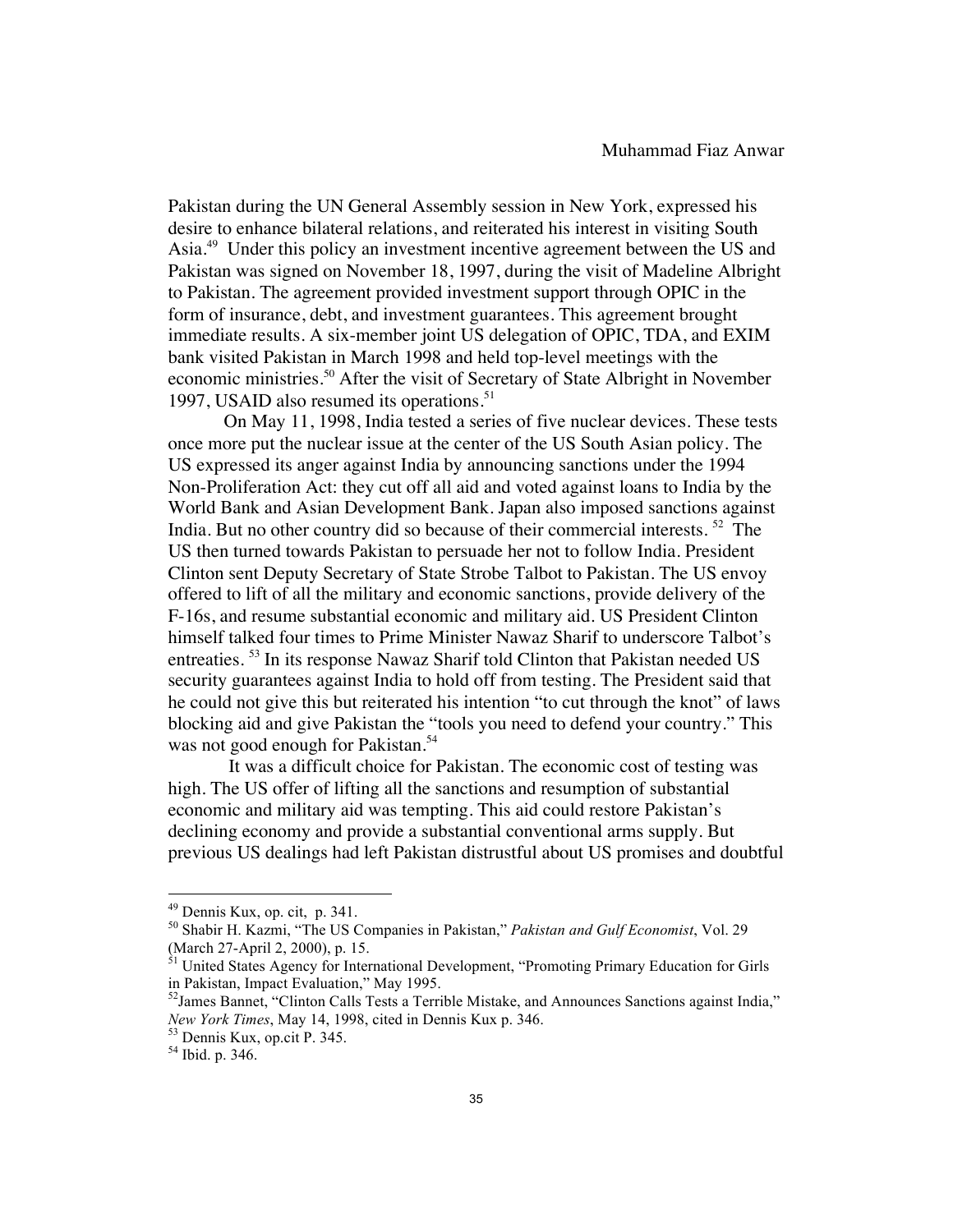about Congressional lifting of sanctions.<sup>55</sup> On the other hand, there was domestic pressure to match India in the wake of the arrogant tone of L. K. Advani, the Indian Home Minister who called on Pakistan "to accept the new realities imposed by the tests." He further added, "Islamabad should realize the change in the geo-strategic situation in the region and the world, roll back its anti-India policy, especially with regard to Kashmir." Indian Minister of Parliamentary Affairs Madan Lal Khurana asked Pakistan to fix a time and place where it wanted to fight the "fourth round" <sup>56</sup> People in the streets along with political leaders, in opposition as well as in the government, were demanding to match Indian capability. It was a matter of now or never for Pakistan. As a result of the unsettled Kashmir dispute, India's arrogant and threatening tone, the international community's unsatisfactory response to Indian tests, and the fear of rising pressure on Pakistan for signing the NPT and CTBT, Pakistan conducted five nuclear tests on May 28, 1998. Three days later Pakistan also conducted a sixth test. President Clinton commented that "[b]y failing to exercise restraint in responding to the Indian test, Pakistan lost a truly priceless opportunity to strengthen its own security, to improve its political standing in the eyes of the World".<sup>57</sup>

On June 16, 1998, the United States announced a range of sanctions against Pakistan, as it was legally required to do under the Glenn Amendment to the Arms Export Control Act.58 According to the US administration the nuclear arms race between Pakistan and India was a serious danger to the stability of the entire South Asian region. Moreover, the US was of the opinion there were several scenarios that could be more threatening, such as actual deployment of nuclear weapons, their use, or their being transferred to third parties.<sup>59</sup> So after 1998 nuclear tests, the US imposed sanctions against Pakistan but efforts to waive them soon began due to US commercial interests. If the sanctions were fully implemented they would bar agricultural export credits and US wheat growers of the Pacific Northwest, already hit by falling grain prices, would have to halt the sale of 350,000 tons of wheat to Pakistan, or one third of the area's

<sup>&</sup>lt;sup>55</sup> Dawn, May 16, 1998.

<sup>&</sup>lt;sup>56</sup> Tehmina Mehmood, "India and Pakistan Nuclear Explosion: An Analysis," Pakistan Horizon, Vol., 52 No. 1, January 1999, p. 46.

 $57$  John F. Burns, "Pakistan, Answering India, Carries out Nuclear Tests; Clinton's Appeal Rejected," New York Times May 29, 1998, cited in Dennis Kux, op cit. p. 347.

<sup>&</sup>lt;sup>58</sup> Jeanne J. Grimmett, "Nuclear Sanctions: Section 102 (b) of the Arms Export Control Act and Its Application to India and Pakistan," *CRS Report for Congress*, December 9, 1999.

<sup>&</sup>lt;sup>59</sup>Richard H. Haass, "Crisis in South Asia: Part 2 Pakistan's Nuclear Test" *Statement before the Subcommittee on Near Eastern &South Asian Affairs* Committee on Foreign Relations United States Senate, June 3, 1998.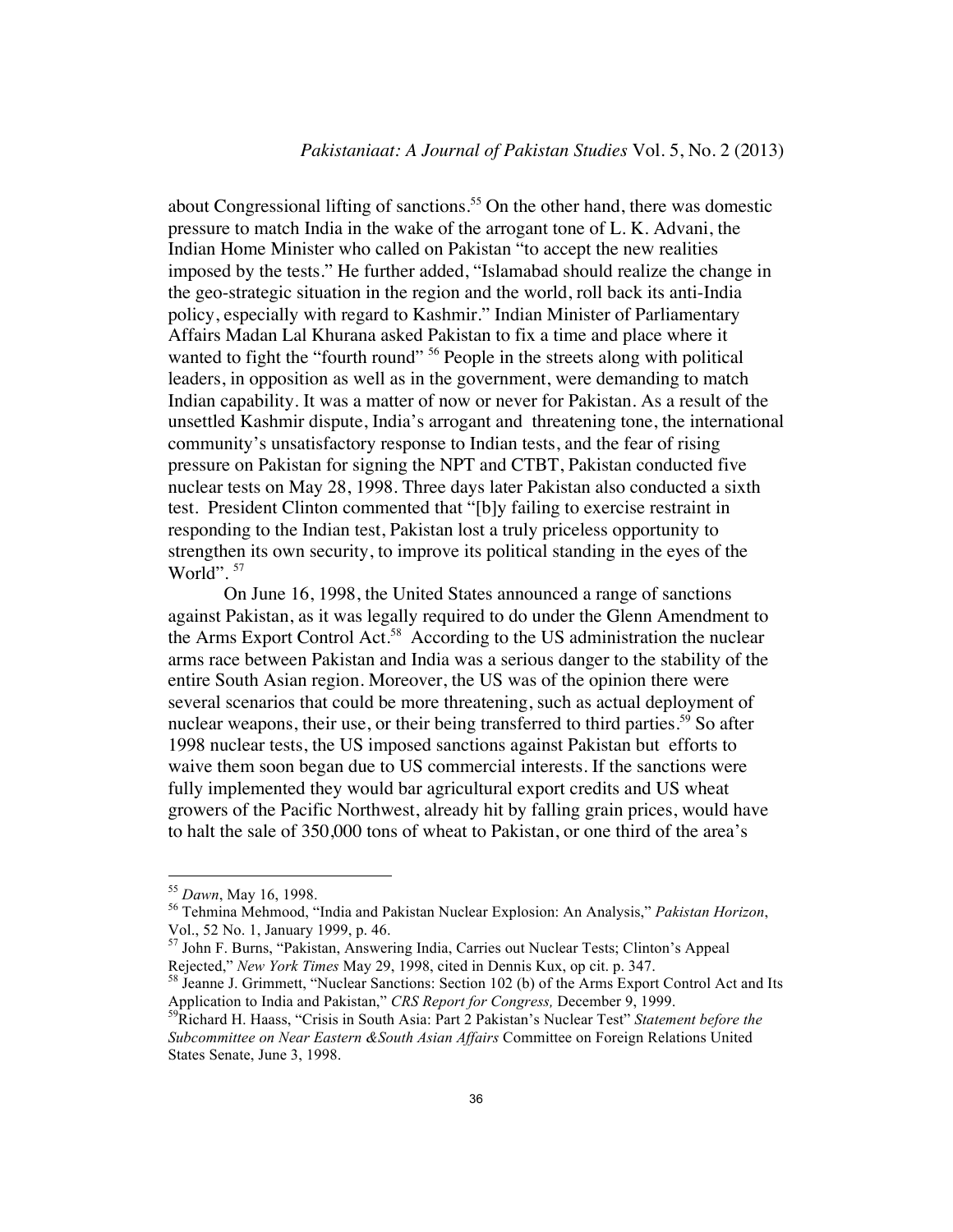production.60 As a result, just two months after the tests, the US Congress passed the Agriculture Export Relief Act (AERA), P.L. 105-194, which amended AECA section to exempt credits, credit guarantees, and financial assistance programs provided by the US Department of Agriculture (USDA) to support the purchase of food or other agriculture commodities, and made this amendment applicable to USDA credits, guarantees, and assistance made before, on, or after the date of enactment, through September 30, 1990. The act also lifted any sanction that had already been imposed involving the USDA program. $61$  The Congress, considering the negative humanitarian consequences, also exempted the humanitarian assistance. According to Secretary of State Strobe Talbot, the United States has attempted to "avoid bringing hardships to the peoples of India and Pakistan...especially the poor."  $62$  The US realized that the rigidity of the laws and sanctions would not bring fruitful results, as there was little evidence that Pakistan would alter the proliferation behavior during the period that sanctions were in place. There was also fear that a punitive approach towards Pakistan might push the country towards Islamic radicalism, presumably supported by pro-Islamic political parties and fundamentalist elements in the ISI and the military. These radical groups would have increased appeal to a Pakistani public weary and frustrated after a decade of economic mismanagement, political feuding, and chronic lawlessness under Nawaz Sharif and Benazir Bhutto. So the 106<sup>th</sup> Congress granted the President authority, in the national security interest, to extend waivers for an indefinite period  $(P.L. 106-79).<sup>63</sup>$ 

There was also fear that the sanctions might sink the shaky economy of Pakistan. At that time when Pakistan tested its nuclear arms it had foreign reserves of only \$600 million and a foreign debt of over \$30 billion. It was not possible for Pakistan to even pay its next upcoming debt service payment without the fresh help of IMF. Furthermore, when the Pakistani government, after its nuclear tests, froze the foreign–currency accounts it caused havoc for the foreign companies working in Pakistan. Realizing the serious economic situation of Pakistan, the US decided to provide breathing room and announced that it would no longer oppose IMF financial assistance to Pakistan.<sup>64</sup> In fact, this policy was outcome of the fear of the United States that financial hardships would lead

 $^{60}$  Dennis Kux, op. cit, p. 347.<br><sup>61</sup> Jeanne J. Grimmett, "Nuclear Sanctions: Section 102(b) of the Arms Export Control Act and Its

Application to India and Pakistan," CRS Report for Congress, December 9, 1999.<br><sup>62</sup> David Cortright, Samina Ahmed, *Bulletin of the Atomic Scientist, Chicago*, Sep./Oct., 1998.<br><sup>63</sup> K. Alan Kronstadt, "Nuclear Weapons and Issues for Congress," *CRS Report for Congress* July 31, 2000. <sup>64</sup> Ibid.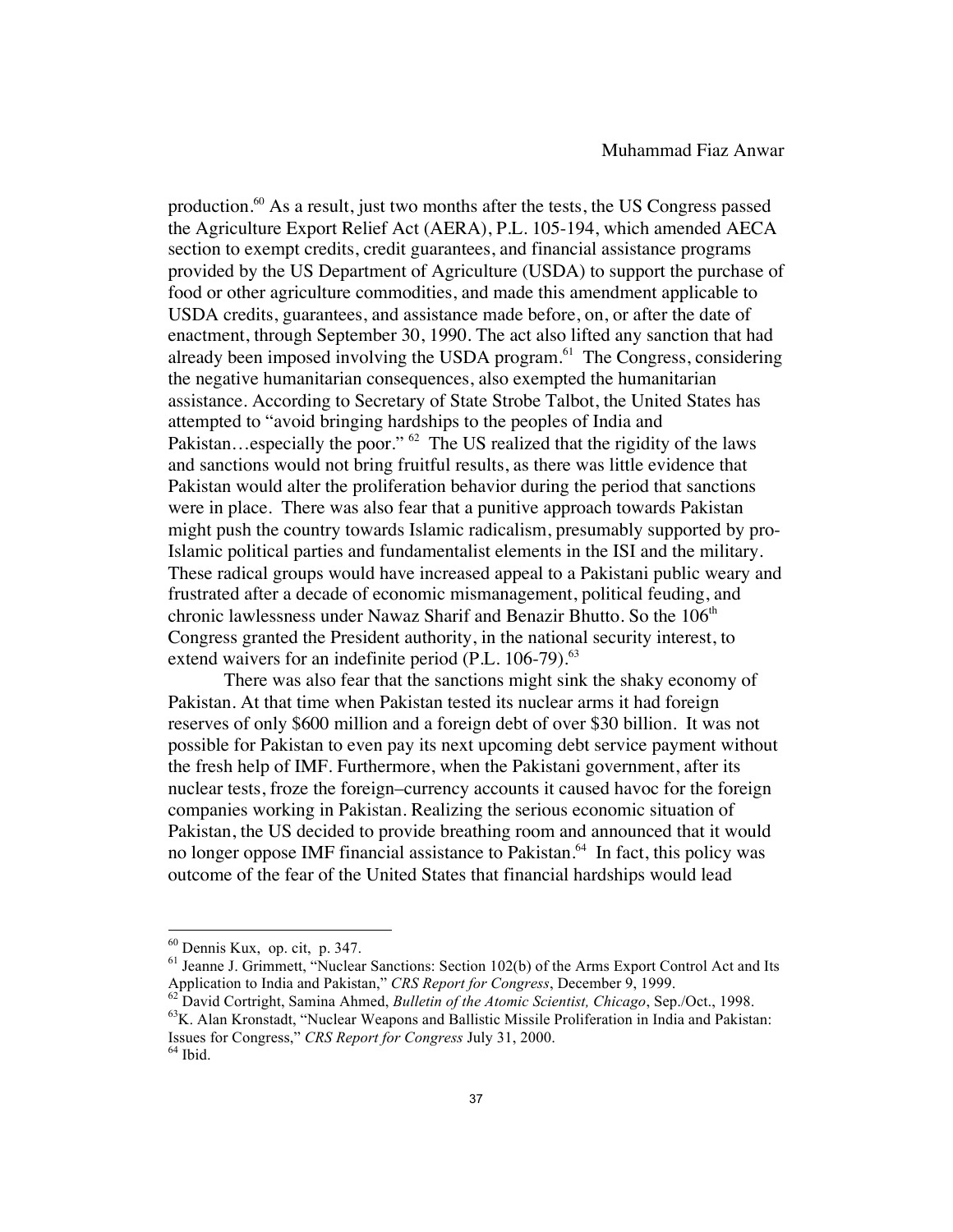Pakistan to transfer the nuclear technology to some Islamic countries, especially  $\text{Iran.}^{65}$ 

Furthermore, in fall of 1998 at the UN General Assembly Clinton met with Nawaz Sharif and extended him an invitation for an official visit to the United States. This visit sought to provide Sharif with a psychological boost and to aid in the creation of a working relationship with Pakistan regarding its postnuclear tests agenda. After this meeting Clinton sent the Deputy Secretary of State to South Asia in an effort to influence Pakistani nuclear policy. Talbot conducted seven rounds of talks with Indian and Pakistani officials separately on the agenda of the Geneva declaration. These discussions were held in the United States, Europe, and South Asia. These were the most extended high-level engagements since the 1960s.<sup>66</sup> In December 1998, Nawaz Sharif visited the United States and resolved the nettlesome F-16 issue. The US government paid \$324 million in cash from a fund maintained by the Treasury Department and provided \$140 million of wheat and other commodities over the next two years.<sup>67</sup> There was also a major development at the regional level towards confidence building measures between India and Pakistan when Indian Prime Minister Vajpayee visited Lahore in February 1999. Both decided to resume bus service between the two countries. The Lahore talks raised hopes that the two enemies, sobered by the dangerous implications of their decision to become overt nuclear weapons powers, might at last begin a serious effort to reduce tension.<sup>68</sup> But the prospects for an India-Pakistan détente suffered a severe setback in May-July 1999 when the two countries reached the brink of war in Kashmir. In the worst of the fighting Indian soldiers sought to dislodge some 700 Pakistani-supported Mujahidin who were occupying fortified positions along mountain ridges overlooking a supply route on the Indian side of line of control near Kargil. Following a meeting on July 4 between Prime Minister Nawaz Sharif and President Clinton in Washington, the Mujahidin withdrew across the line of control. $69$ 

The US maintained concern about Pakistan's continued support for the Taliban's military operations in Afghanistan, as the Taliban supported harsh treatment of women, tolerated the drug trade, and provided a haven for Islamic

<sup>65</sup> Amna Mehmood, "American Policy of non-Proliferation towards Pakistan: A Post Cold War Perspective," *Pakistan Horizon*, Volume 56, Number 1, January 2003, p. 55. <sup>66</sup> David Stout, "Clinton Putting off Visits to India and Pakistan," *New York Times,* October 1,

<sup>1998,</sup> cited in Dennis Kux, op. cit. S, p. 349.

<sup>&</sup>lt;sup>68</sup>Tanveer Ahmed Khan, "Lahore Summit," *Dawn*, February 23, 1999.<br><sup>69</sup> Barbara Leitch LePoer, "Pakistan–US Relations," *CRS Issue Brief for Congress*, December 31, 2001.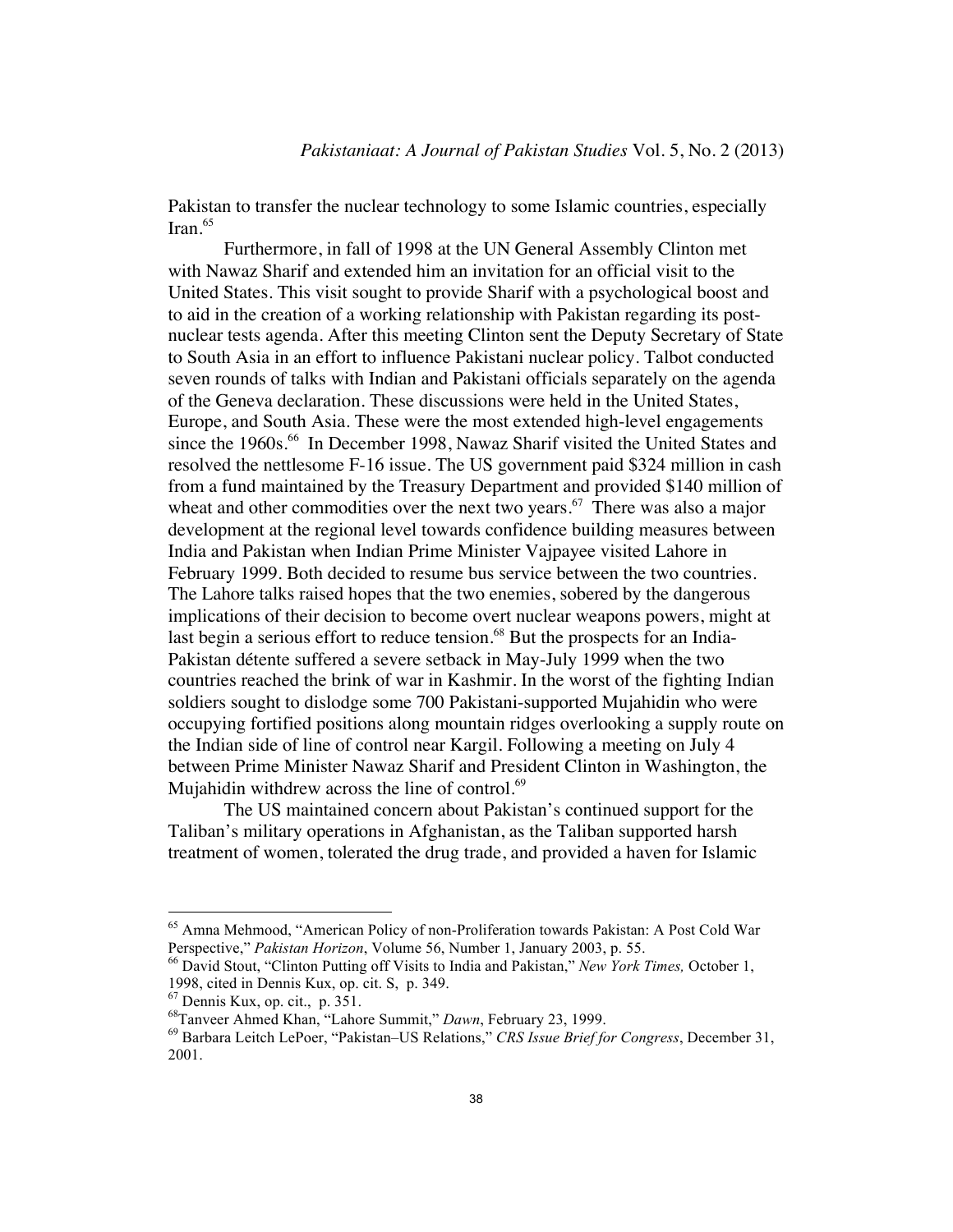extremists and terrorists.<sup>70</sup> The US also continued diplomatic efforts to pursue the non-proliferation policy. At the start of 1999, Strobe Talbot traveled to South Asia for his eighth round of nuclear discussion with Pakistan. The talks proved futile since the Americans offered to lift all sanctions against Pakistan, including the Pressler amendment, in reciprocity for the signing of the CTBT, immediate capping of missile cooperation with North Korea, agreement to participate in multilateral negotiations to ban the production of fissile material, and adoption of a comprehensive nuclear export-control regime. Pakistan refused to bargain on the issue and insisted that it would only accept the US proposal if India adopted it first.<sup>71</sup> Along with the Glenn Amendment, the Pressler Amendment of 1990 had already subjected Pakistan to certain US unilateral sanctions that were only somewhat eased by the passage of the Brown Amendment in February of 1996., and after the nuclear tests of 1998, the US imposed new, further sanctions under Symington Amendment.

Most of the economic assistance to Pakistan had been on hold since October of 1990. USAID activities in Pakistan were limited and supported primarily the work of non-governmental organizations (NGOs) such as the Asia Foundation and Agha Khan Foundation. Exim Bank restarted its work in February 1998, after the implementation of Brown Amendment, for short and medium term programs for both public and private sectors. After the imposition of Glenn Amendment, sanctions froze all applications for new projects in Pakistan.<sup>72</sup> Pursuant to Glenn Amendment, on June 1, 1998, Exim officially closed for new business. When sanctions were imposed, Exim Bank's exposure in Pakistan for loans, loan guarantees, or credit insurance totaled \$429 million, with an additional \$1.1 million letter of interests for a project in Pakistan not yet approved by Exim bank. OPIC, which had just restarted its work on March 24, 1998, also closed its business, but as it had just begun work and new programs were under way, its loss was minimal.

At the time of imposition of Glenn Amendment, no new loans from international financial institutions were under consideration for Pakistan. Most World Bank Loans had been disbursed to Pakistan for the fiscal year 1998. The sanctions, however, delayed the disbursement of a second installment of a \$1.6 billion IMF loans under a three-year economic assistance for Pakistan. As Pakistan's economic situation appeared to deteriorate sharply in late 1998, the G-7 countries agreed to relax their multilateral sanctions to allow the IMF to

 $70$  Ibid.

<sup>&</sup>lt;sup>71</sup> Dennis Kux, op. cit., p. 351.<br><sup>72</sup> US International Trade Commission, *Overview and Analysis of the Economic Impact of US Sanctions With Respect to India and Pakistan,* Investigation No. 332-406, Publication 3236, September 1999, pp. 2-5.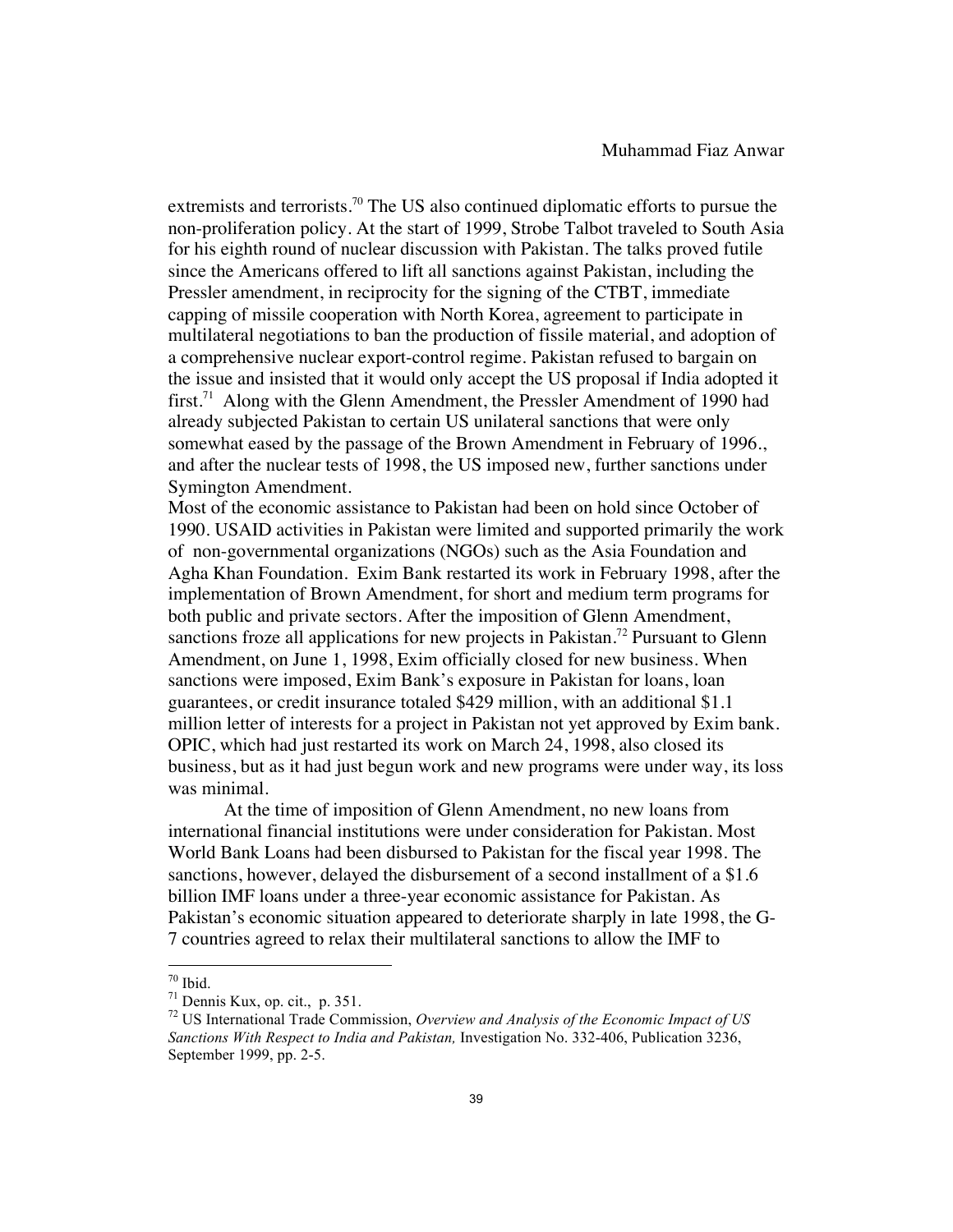negotiate a support program for Pakistan. Pakistan's consultation with IMF resumed in late 1998. The IMF approved the disbursement of \$575 million for Pakistan on January 14, 1999. The US, as a sign of its support, did not oppose the vote for the loan.<sup>73</sup> In 1997, the last full year before the imposition of Glenn Amendment sanctions on Pakistan, the US merchandise exports to Pakistan were valued at nearly \$1.2 billion, or 0.2 percent of total US exports. That year, Pakistan ranked as the  $52<sup>nd</sup>$  largest export market. In 1998, after the imposition of the sanctions, the US merchandise exports to Pakistan declined by nearly one half to \$719 million, or 0.1 percent of US exports to the world. In 1998, Pakistan ranked as the 59th largest US export market.

 On October 12, 1999, the Pakistan army, under Chief of Army Staff General Pervez Musharraf, carried out a bloodless coup, wherein they deposed then Prime Minister Nawaz Sharif and put him under house arrest a few hours after Sharif had announced the replacement of the chief of army staff. Two days later, General Musharraf suspended the constitution and the Parliament and named himself chief executive. After the military coup in Pakistan, the US ambassador to Pakistan William B. Milam, who was in the United States at the time of the coup, arrived in Islamabad and met with General Musharraf with a clear message from the United States government "that there should be a prompt return to civilian rule and a restoration of democratic process in Pakistan".<sup>74</sup> After these sanctions the US government's assistance to Pakistan was limited to areas of refugee, counter-terrorism, and counter-narcotics. US counter-narcotics aid to Pakistan, administered by the State Department's Bureau of International Narcotics and Law Enforcement Affairs, totaled \$3.5 million in FY 2001.<sup>75</sup> These sanctions had little impact on Pakistan, as it was already under many US sanctions because of the Pressler Amendment and the 1998 nuclear tests.<sup>76</sup> The Musharraf government tried to lessen foreign criticism by downplaying the military label, stressing its interest in reform, and emphasizing its interim character. It did not impose martial law, ban political parties, or institute press censorship. Although pleased with these steps, the Clinton administration was less happy with Musharraf's reluctance to offer a timetable for the return to democracy. The trial and ultimate conviction of Sharif for attempted murder also raised concerns, as

<sup>&</sup>lt;sup>73</sup> Ibid., P. 4-10.<br><sup>74</sup>James Foley, "US seeks civilian rule in Pakistan, tries to maintain ties," October 15, 1999, http: // www.cnn.com/US/9910/16/us.Pakistan.

<sup>75</sup> Barbara Leitch LePoer, "Pak-US Relations" *CRS Issue Brief for Congress*, December 31, 2001, p. 13.

<sup>76</sup> Dennis Kux, *The United States and Pakistan 1947-2000: Disenchanted Allies*, (Karachi: Oxford University Press, 2001), p. 355.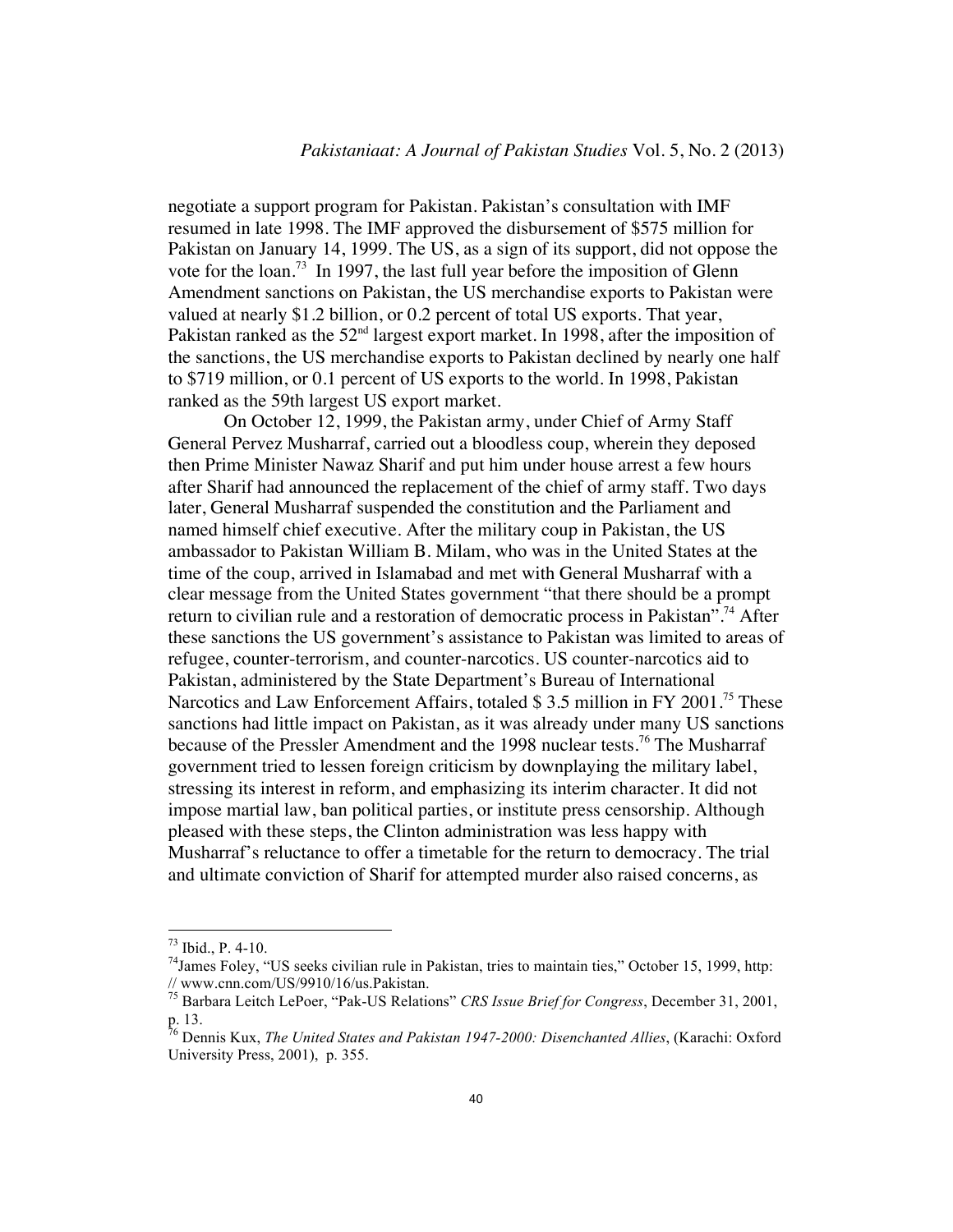did the regime's firing of roughly ten percent of judges who refused to take an oath of allegiance to Musharraf, including the chief justice of Pakistan.<sup>77</sup>

In spite of the sanctions, the US could not entirely abandon Pakistan, as it was a nuclear state with serious economic problems, massive population, and few effective civilian institutions. The US was an apprehensive that the weakened political system in Pakistan could be replaced by a hardline Islamic military leadership.78 The US feared that Pakistan might become a "failed State" at some time in future, and that such a potential breakdown of central control might leave nuclear weapons in the hands of radical Islamist groups. There was also concern that economically troubled Pakistan might sell nuclear secrets abroad, particularly to North Korea, which could supply Pakistan with missile technology in return for assistance with nuclear development.<sup>79</sup> David Albright, president of the Institute for Science and International Security, took an alarmist view of the security of Pakistan's nuclear program. He maintained that Pakistan pursued "an organizational culture that scorns security guidelines" because it had built its nuclear program through "illicit procurement and deliberate deception" that circumvented western export controls and the discipline of nonproliferation. He asserted that "in the organizational culture of such a program, disaffected individuals could find plenty of justifications and opportunities to transfer classified information or sensitive items."80 In late 2001, the US concern became serious after the disclosure that two retired Pakistani nuclear scientists had briefed Osama bin Laden and other al Qaeda leaders on several occasions. The continuing war in Afghanistan also heightened fears of instability in Pakistan.<sup>81</sup>

Despite strained relationships with the military government, President Clinton, who was initially reluctant to visit Pakistan in order to show his displeasure over military rule in Pakistan, finally decided to visit on his trip to South Asia. Clinton showed his disapproval of the military government when he arrived in Pakistan on March  $25<sup>th</sup>$ , 2000. He declined to be welcomed by the military ruler and was instead welcomed by the President Rafiq Tarar. The US

 $^{77}$  Dennis Kux, op. cit., p. 355.

<sup>&</sup>lt;sup>78</sup> N.V. Subramanian, "Will Pakistan's Coup Repeat?" *Defense News*, January 17, 2000, cited in Alan Kronstadt, "Nuclear weapons and Ballistic Missile Proliferation in India and Pakistan: Issues for Congress," *CRS Report for Congress*. July 31, 2000, p. 6.<br><sup>79</sup> Kim Sa Nae, "North Korea aid to Pakistan raises nuclear fears," *Los Angeles Times*, August 28,

<sup>1999,</sup> Cited in Alan Kronstadt, "Nuclear weapons and Ballistic Missile Proliferation in India and Pakistan: Issues for Congress" *CRS Report for Congress*. July 31, 2000, p. 6.<br><sup>80</sup> David Albright, "Secrets, What Secrets?" *Scientific American*, December 2001, cited in Rajesh

Basrur, Hasan Askari, "Nuclear Terrorism and south Asia" *Cooperative Monitoring Centre* 

<sup>&</sup>lt;sup>81</sup> Barbara Leitch LePoer, "Pakistan-US Relations" *CRS Issue Brief for Congress*, December 31, 2001, p. 9.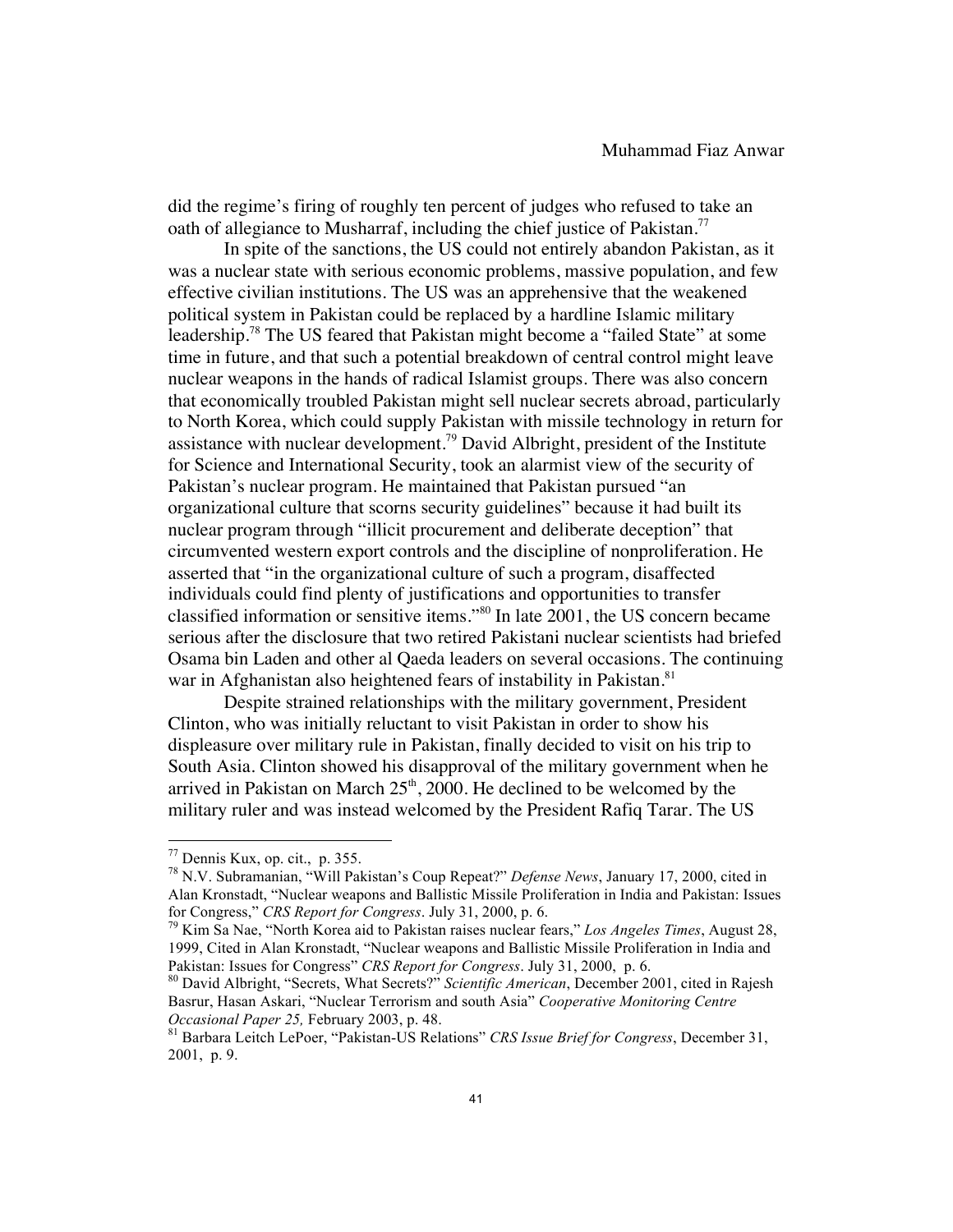president in his visit to South Asia showed complete disenchantment with Pakistan and clear tilt towards India, as he spent five days in India and just five hours in Pakistan during the first visit of any US president during the last thirty years.<sup>82</sup> However, the US also appreciated the decision of Supreme Court of Pakistan when on May 12, 2000, it set a deadline of three years for the holding of general elections. General Pervez Musharraf, in compliance to the orders of Supreme Court, pledged to hold parliamentary elections by October 2002. More than this, in December 2000, President of Pakistan Rafiq Tarar gave pardon to Nawaz Sharif, the former Prime Minister of Pakistan, for his crime in exchange for at least ten years of exile.<sup>83</sup>

In June 2001, General Musharraf dismissed the former president Rafiq Tarar, and assumed the presidential post himself, while retaining his own positions as chief executive and chief of army staff. This action of General Musharraf raised US concern as another turn away from democracy. <sup>84</sup> The US was also worried because of the rise in Indo-Pakistan tension after the coup. India took an instant dislike to Musharraf as the mastermind of Kargil operation. It also blamed him for a post-Kargil rise of violence in Kashmir. Events reached their highest point after the hijacking of an Indian Airlines' plane and as a result the Indian government had to release several jailed extremists in return for the freedom of the passengers.<sup>85</sup> The US also had serious concerns about Pakistan's continued support and protection of *Jihadi* groups active in Indian-held Kashmir, such as Harakat-ul-Ansar, Jash-Mohammad, Lashkar-e-Taiba, and Harakat ul Mujahidin.<sup>86</sup> Islamabad failed to take effective steps to curb the activities of certain *madrassas,* or religious schools, which served as recruiting grounds for terrorism.87 During the third week of January 2000, three important officials of the US government, Karl Inderfurth, the Assistant Secretary of State for South Asia, Michael Sheehan, the State Department's counter terrorism chief, and Donald Kamp, the South Asia specialist on National Security Council, met with General Musharraf to discuss the issue of terrorism and ask General Musharraf "to lay out a more comprehensive road map so we can see where he is heading." A senior official added that, "[h]e did not rebuff us on the terrorism issue. He said he would consider the administration's requests to deal with these organizations

<sup>82</sup> Dennis Kux, op. cit, p. 358.<br>83 Dianne E. Rennack, op. cit, p. 4.<br>84 Barbara Leitch LePoer, "Pakistan-US Relations" *CRS Issue Brief for Congress*, December 31, 2001, p. 5.<br><sup>85</sup> Ibid., p. 355.

<sup>&</sup>lt;sup>86</sup> U.S. Department of State, *Patterns of Global Terrorism: 1999*, May 2000.<br><sup>87</sup> US Department of Sate, *Report on Global Terrorism for 2000*, April 30, 2001.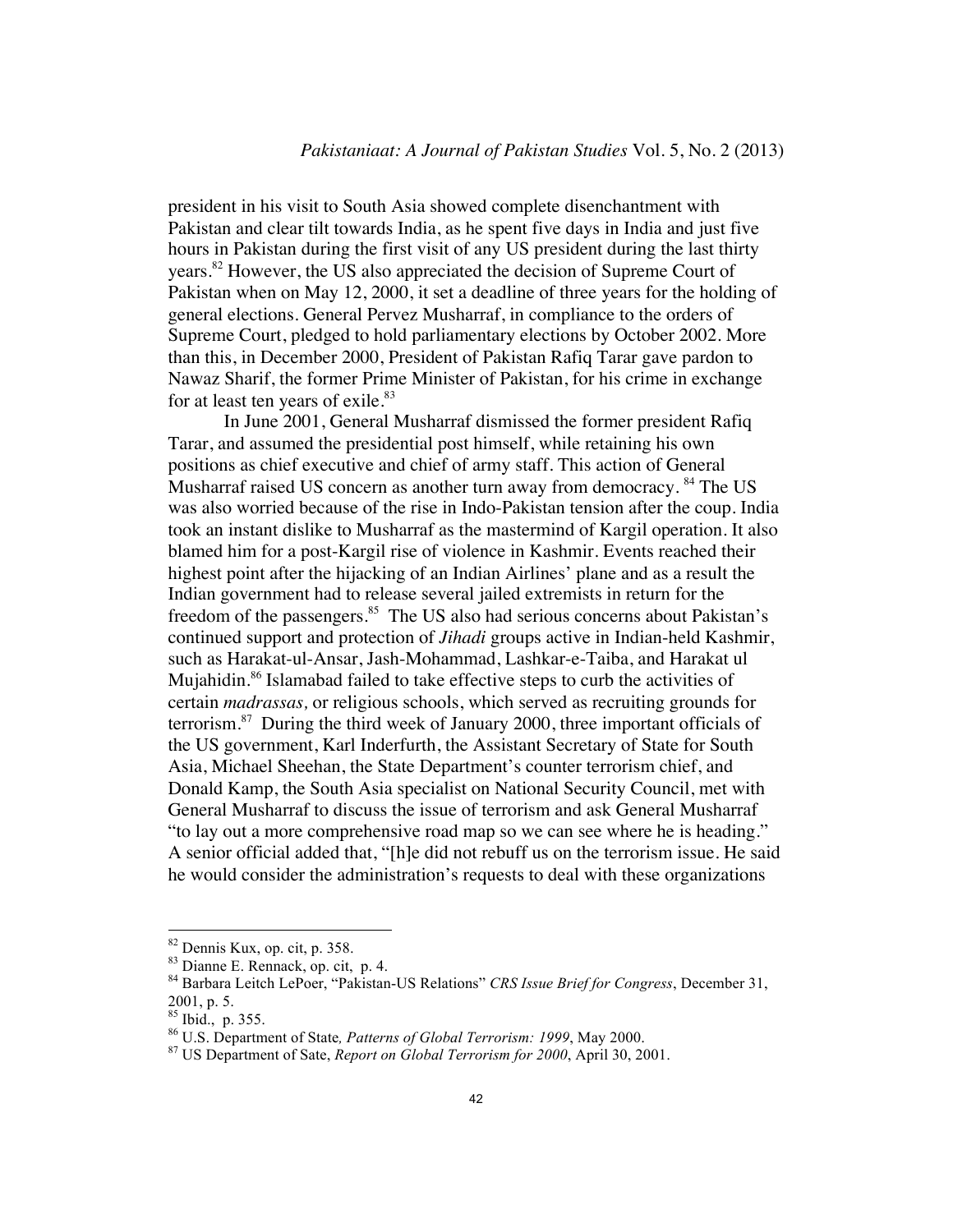of concern to us." 88 In June 2000, a Congressionally-appointed Commission for Counter-terrorism recommended to the administration that Pakistan be threatened with sanctions for its alleged failure to cooperate with counter terrorism efforts.<sup>89</sup>

In early 2001, to enhance efforts to counterterrorism, the US Federal Bureau of Investigation began offering anti-terrorism training courses for Pakistan police officers in the United States. 90 The US also had serious concerns about Pakistan's Taliban policy. According to the US State Department report on global terrorism for 2000, "Pakistan supplied the Taliban with material, food, funding, and technical assistance, as well as allowing numbers of Pakistani nationals to cross into Afghanistan to fight for the Taliban."91 During this period Pakistan also cooperated with the United States in its efforts to counter the narcotics trade. In March 2001, President Bush submitted to Congress his annual list of major illicit drug producing and transiting countries eligible to receive US aid and other economic and trade benefits. Pakistan was among the countries certified as having cooperated fully with the United States in counter–narcotics efforts or to take adequate steps on their own. According to the report, Pakistan almost achieved its goal of eliminating opium production by reducing the poppy crop to a record low of 500 hectares, down from 8,000 hectares in 1992. Pakistan's cooperation with the United States on counter-narcotics efforts was described as excellent, including arrests, extradition, and poppy eradication.<sup>92</sup> Pakistan was also actively participating in US-led peacekeeping and peacemaking United Nations efforts. In November 2001, there were 5,500 Pakistani troops and observers participating in UN peacekeeping efforts in Sierra Leone, East Timor, Kosovo, Congo, and other countries.<sup>93</sup> Throughout the first eight months of  $2001$ , the Bush administration kept on hinting that the United States would like to lessen the sanctions imposed against Pakistan. But it did not do so. Up until September 11, 2001, the US just had a working relationship with Pakistan that was far from friendly. But after the September 11, 2001 tragic incidents of plane hijacking and crashing into the buildings of World Trade Centre and Pentagon, there came a major thaw in US-Pakistan relations. The US started its war on terrorism and requested Pakistan to open its airspace to US military aircrafts, share military intelligence, and provide logistic support against Al-Qaeda and the Taliban. On September 13, 2001,

<sup>88</sup> John Lancaster, "U.S. Pressures Pakistan to Cut Ties With Extremist Groups" *The Washington Post*, January 26, 2000.<br><sup>89</sup> National Commission on Terrorism, *Countering the Challenging threat of International* 

*Terrorism, June 7, 2000.*<br><sup>90</sup> Barbara Leitch Lepoer, op. cit., p. 14.<br><sup>91</sup> US Department of State, *Report on Global Terrorism for 2000*, April 30, 2001.<br><sup>92</sup> Ibid., p. 13.<br><sup>93</sup> Ibid., p. 11.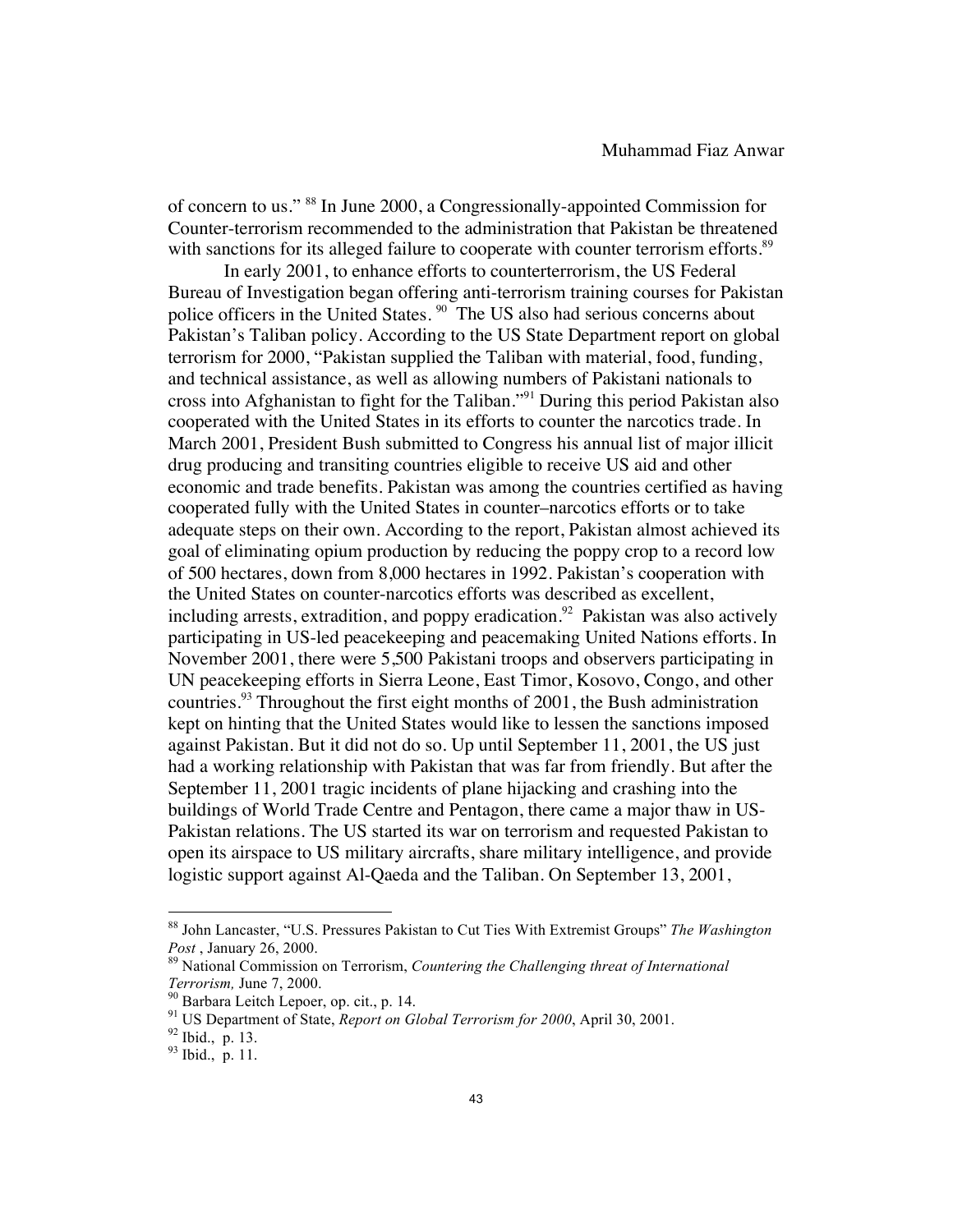President Musharraf, under strong US diplomatic pressure, offered President Bush unhindered cooperation in the war against terrorism. Because of Pakistan's proximity to Afghanistan and former close ties with the Taliban, Pakistan was considered important to US-led efforts to root out terrorism in the region. As the Taliban and Osama bin Laden had strong support in Pakistani society, the problem was how to make use of Pakistani support without seriously destabilizing an already weak state that had nuclear weapons. Thus the US, in order to improve its relations and to lessen the miseries of the military regime, decided to waive all sanctions against Pakistan.

The US usage of sanctions against Pakistan suggests that sanctions usually do not work. Instead, a course based on diplomatic negotiations with the target country should be adopted. The sanctions cannot contribute towards change, especially when serious matters like the national security of a country are in danger. The sanctions are counter-productive because they not only hinder constructive negotiations, but also prevent growth and slow reform, and honorable society is not possible anywhere in the world without economic growth and wellbeing.